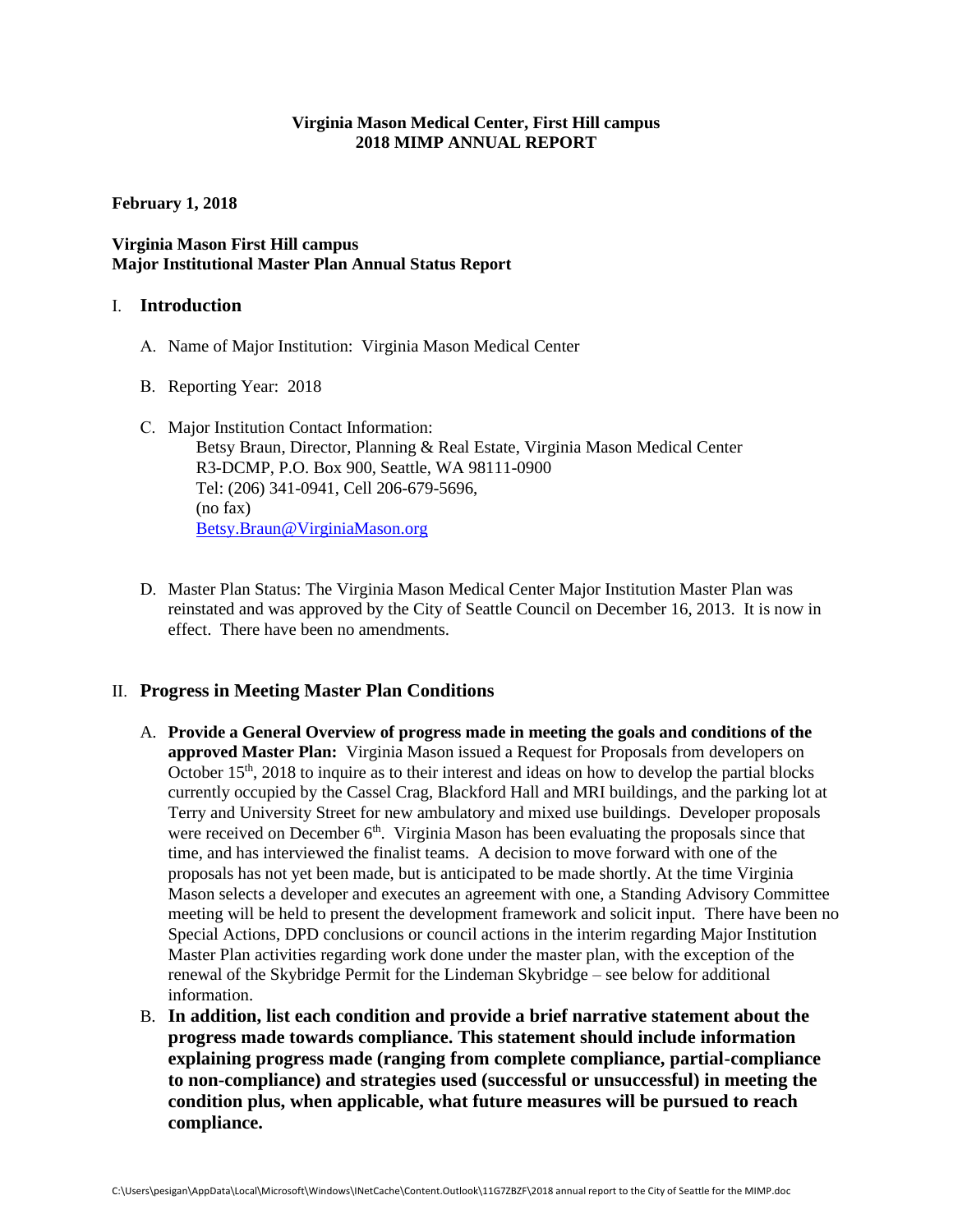| The Council hereby approves the proposed MIMP for<br>Virginia Mason Medical Center, Clerk File 311081,                                                                                                                                                                                                                                                                                                                                                                                                                                                                                                                                                                                                                                                                                                                                                                                                                                                                                                                                     | Action Taken in reporting period: |
|--------------------------------------------------------------------------------------------------------------------------------------------------------------------------------------------------------------------------------------------------------------------------------------------------------------------------------------------------------------------------------------------------------------------------------------------------------------------------------------------------------------------------------------------------------------------------------------------------------------------------------------------------------------------------------------------------------------------------------------------------------------------------------------------------------------------------------------------------------------------------------------------------------------------------------------------------------------------------------------------------------------------------------------------|-----------------------------------|
| subject to the following conditions:<br><b>Master Plan</b>                                                                                                                                                                                                                                                                                                                                                                                                                                                                                                                                                                                                                                                                                                                                                                                                                                                                                                                                                                                 |                                   |
|                                                                                                                                                                                                                                                                                                                                                                                                                                                                                                                                                                                                                                                                                                                                                                                                                                                                                                                                                                                                                                            | None $-$ no buildings in design   |
| The Standing Advisory Committee (SAC) will<br>1.<br>review and comment during the schematic and design<br>stage of all proposed and potential projects intended for<br>submission of applications to the City as follows: Any<br>proposal for a new structure greater than 4,000 square<br>feet or building addition greater than 4,000 square feet;<br>proposed alley vacation petitions; and proposed street use<br>term permits for skybridges. Design and schematics<br>shall include future mechanical rooftop screening. The<br>SAC will use the Design Guidelines checklist (Appendix<br>E) for evaluation of all planned and potential projects                                                                                                                                                                                                                                                                                                                                                                                    |                                   |
| outlined in the MIMP.<br>2.<br>The goal for the TMP is to maintain the employee<br>SOV rate below 30 percent.                                                                                                                                                                                                                                                                                                                                                                                                                                                                                                                                                                                                                                                                                                                                                                                                                                                                                                                              | Please refer to section V below.  |
| Prior to Master Use Permit submittal of the<br>3.<br>Madison block redevelopment, submit to SDOT for review<br>and acceptance a concept streetscape design plan for the<br>north side of Madison Street between Boren and Terry<br>Avenues. Virginia Mason shall submit a draft of the Plan to<br>the SAC for its review and comment concurrent with review<br>by SDOT.<br>The plan shall be consistent with the provisions of the<br>Seattle Right-of-Way Improvements Manual. Elements of<br>the plan must include, but are not limited to: a minimum<br>18-foot-wide sidewalk; street trees and landscaping;<br>continuous facade-mounted overhead weather protection;<br>seating and leaning rails; pedestrian scaled lighting; transit<br>patron amenities, such as real-time bus arrival displays; and<br>wayfinding that directs pedestrians to campus uses and the<br>Bus Rapid Transit on Madison, as well as other transit<br>options, such as the First Hill Street Car and transit<br>connections to Sound Transit light rail. | No action in reporting period     |
| Prior to approval of the first Master Use Permit for<br>4.<br>development under the final MIMP, submit to DPD for<br>review and approval a comprehensive wayfinding plan<br>incorporating entry points to and through the campus for<br>pedestrians, bicyclists and motorists. DPD shall consult with<br>SDOT in its review. Virginia Mason shall submit a draft of<br>the Plan to the SAC for its review and comment concurrent<br>with review by SDOT.                                                                                                                                                                                                                                                                                                                                                                                                                                                                                                                                                                                   | No action in reporting period     |
| 5.<br>Virginia Mason shall coordinate with King County<br>Metro to ensure existing transit stops are not impacted by                                                                                                                                                                                                                                                                                                                                                                                                                                                                                                                                                                                                                                                                                                                                                                                                                                                                                                                       | Please see item F below           |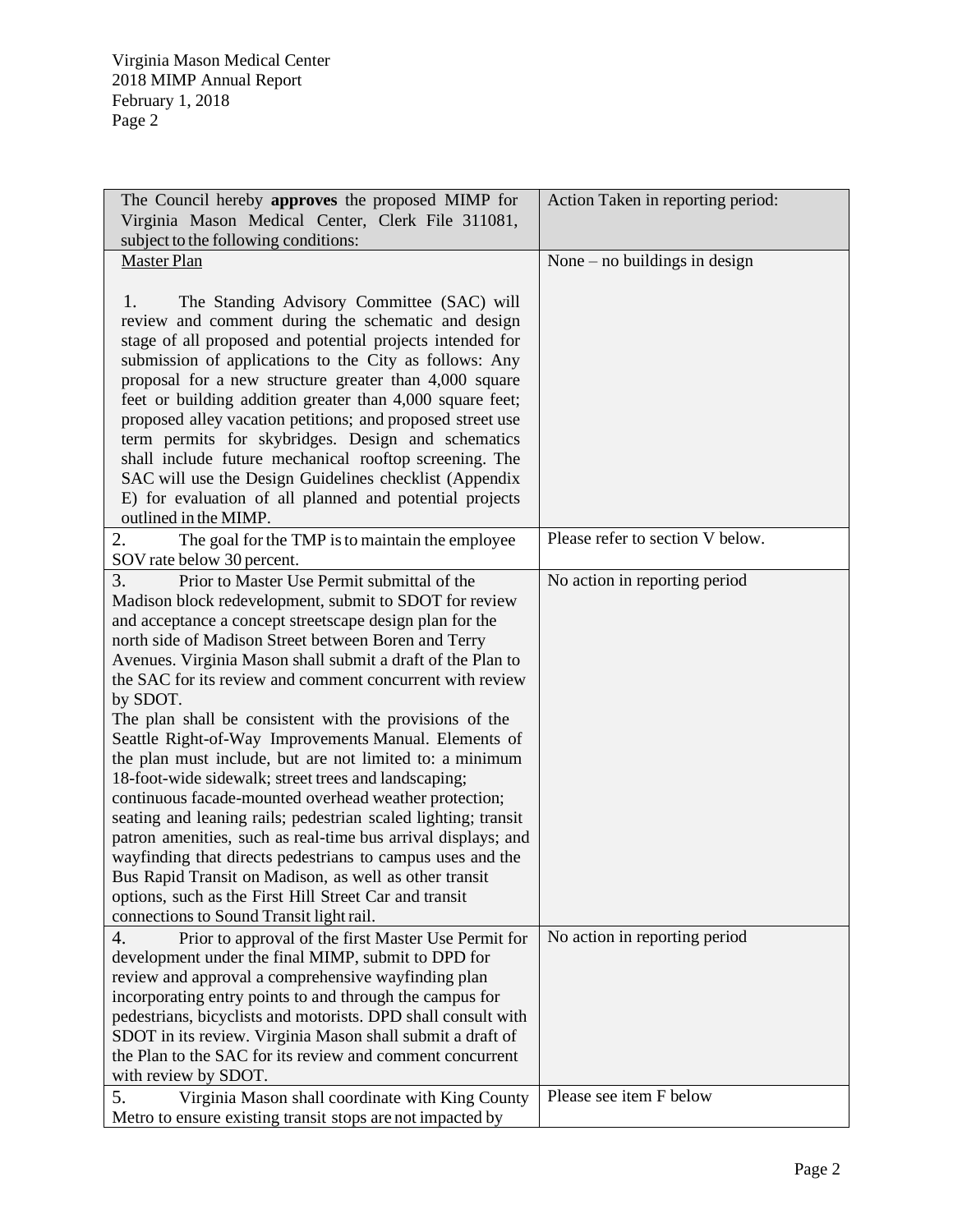| development                                                  |                                |
|--------------------------------------------------------------|--------------------------------|
| 6.<br>Current transit stops shall be incorporated into       | No action in reporting period. |
| street improvement plans that are submitted with             |                                |
| development. Amenities, such as benches and landscaping,     |                                |
| should be provided and maintained by Virginia Mason          |                                |
| 7.<br>Virginia Mason shall provide and maintain              | Complying                      |
| recycling and trash receptacles at any bus stop directly     |                                |
| abutting Virginia Mason development.                         |                                |
| 8.<br>Prior to issuance of a Master Use Permit for           | No action in reporting period  |
| redevelopment of the Lindeman block, Virginia Mason          |                                |
| shall present the open space plan to the SAC and Horizon     |                                |
| House for review and comment and obtain DPD approval of      |                                |
| the plan. Provision of a total of 10,000 square feet of open |                                |
| space on this block is a requirement of development approval |                                |
| of the plan                                                  |                                |
| 9.<br>In the event a development footprint on the            | No action in reporting period  |
| Lindeman block would preclude 10,000 square feet of public   |                                |
| open space on that block, Virginia Mason shall submit a      |                                |
| plan for review and comment by the SAC that shows            |                                |
| Virginia Mason's actual open space plan for this site and    |                                |
| where the remaining open space requirement would be          |                                |
| provided. Prior to issuance of a Master Use Permit for the   |                                |
| Lindeman block site, or for any development or addition      |                                |
| exceeding 4,000 square feet on the site, Virginia Mason      |                                |
| shall present the open space plan to the SAC for review and  |                                |
| comment and obtain DPD approval of the plan. Provision of    |                                |
| this open space shall be a requirement of development        |                                |
| approval of the plan. Relocation of open space from the      |                                |
| Lindeman Pavilion block to another location within the       |                                |
| campus shall include an open space concept plan, including   |                                |
| a Shadow Study, for the new location and will be reviewed    |                                |
| as a minor amendment to the Master Plan.                     |                                |
| 10.<br>No un-modulated facade shall exceed 110 feet in       | No action in reporting period  |
| length. Modulation shall be achieved by stepping back or     |                                |
| projecting forward sections of building facades. Modulation  |                                |
| shall be perceivable at the building block scale, which is   |                                |
| identified in the Design Guidelines as 200-400 feet.         |                                |
| 11.<br>With each Master Use Permit application, and          | No action in reporting period  |
| each skybridge term permit application, Virginia Mason       |                                |
| shall provide an updated view corridor analysis for that     |                                |
| specific project.                                            |                                |
| 12.<br>Specific buildings have been conditioned to have      | No action in reporting period  |
| lower height limits than MIO 240 (Benaroya Institute,        |                                |
| Lindeman, Jones Pavilion and the Baroness Hotel).            |                                |
| Conditioned heights are shown on page 47 of the MIMP.        |                                |
| Existing buildings, and any future buildings that have not   |                                |
| been identified in the MIMP, may not exceed the              |                                |
| conditioned height limits on these sites. Any request to     |                                |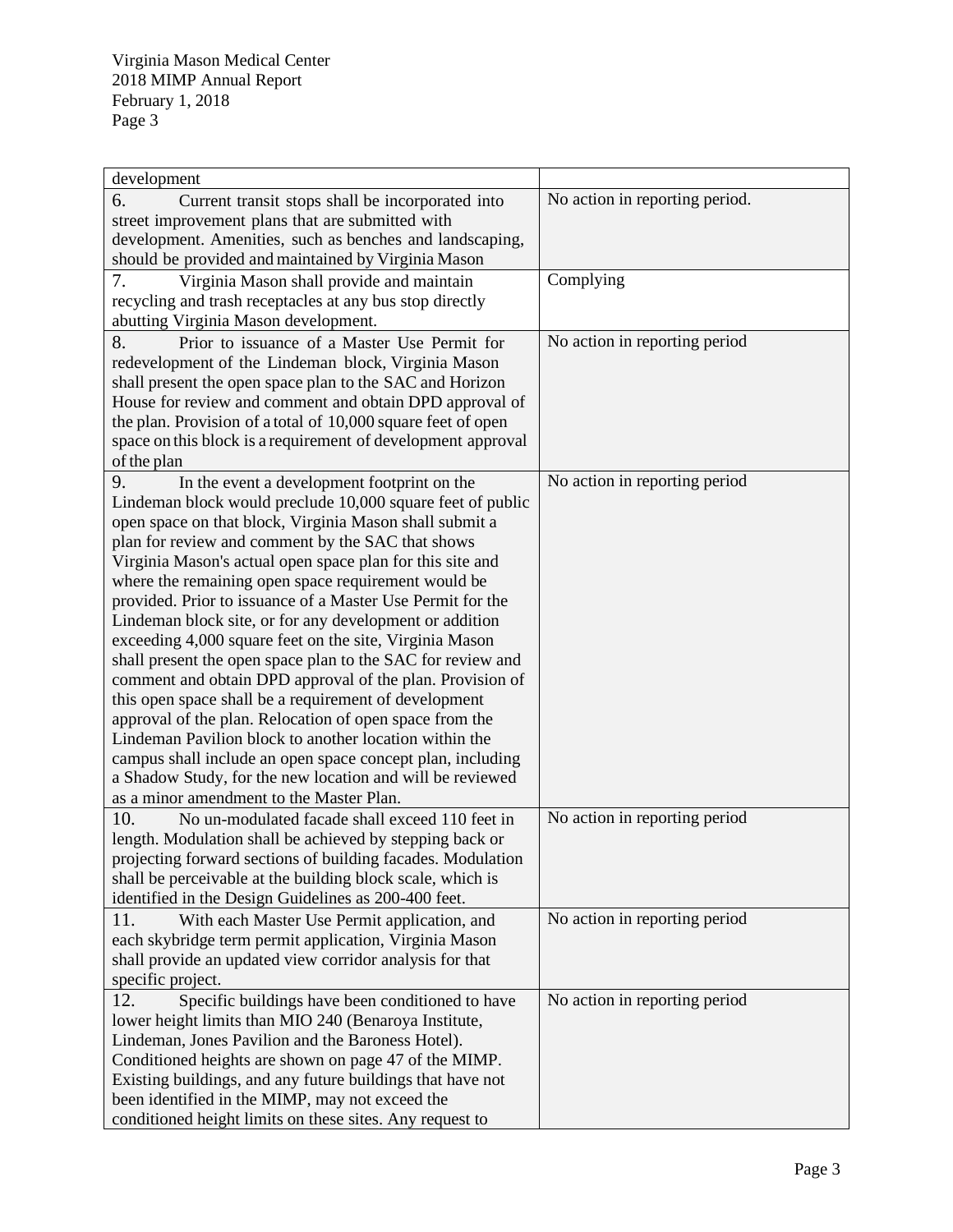| change the conditioned heights shall require a major                                                                     |
|--------------------------------------------------------------------------------------------------------------------------|
| amendment to the MIMP.                                                                                                   |
| No action in reporting period<br>13.<br>No new surface parking lots are included in the                                  |
| MIMP. Any change of use within the MIO to surface                                                                        |
| parking for up to six months shall be considered a minor                                                                 |
| amendment to the MIMP. Such a change of use for a period                                                                 |
| greater than six months shall be considered a major                                                                      |
| amendment.                                                                                                               |
| No action in reporting period<br>14.<br>For new construction, the mechanical equipment,                                  |
| screening, and penthouses, with the exception of minor                                                                   |
| plumbing and ventilation stacks, may not exceed the MIO                                                                  |
| height limit of 240 feet or the conditioned height, whichever                                                            |
| is lower.                                                                                                                |
| 15.<br>No action in reporting period<br>With each subsequent Master Use Permit                                           |
| application, Virginia Mason shall provide an analysis of the                                                             |
| impacts of parking driveways, loading and service area                                                                   |
| drives, and pick-up/drop- off areas on pedestrian and                                                                    |
| vehicular flow on the surrounding sidewalks and streets.                                                                 |
| Appropriate design measures shall be identified and                                                                      |
| implemented to avoid adverse impacts to pedestrians,                                                                     |
| bicyclists and motorists.                                                                                                |
| The November 13, 2018 meeting was held<br>16.<br>Five years after the effective date of the MIMP,                        |
| in collaboration with the First Hill<br>and every five years thereafter, Virginia Mason shall hold a                     |
| Improvement Association to meet this<br>public meeting to review its annual report and other                             |
| requirement. The next time this will<br>information intended to illustrate the status of MIMP                            |
| occur is in 2023.<br>implementation. The meeting shall be held in conjunction                                            |
| with a meeting of the SAC, and shall be widely advertised to                                                             |
| the surrounding community and include the opportunity for                                                                |
| public comment.                                                                                                          |
| <b>Revisions to MIMP Text</b><br>Completed in 2013 during production of                                                  |
| the final compiled master plan.                                                                                          |
| 17.<br>Revise page 32, text under Proposed Structure                                                                     |
| Setbacks, Figures 10 and 14 and Table 8 of the Final                                                                     |
| MIMP to state and show graphically that the future                                                                       |
| building located on the Ninth Avenue Garage                                                                              |
| redevelopment site will have a maximum depth (east/west)                                                                 |
| of 93 feet. The east and west lower and upper level                                                                      |
| building setbacks shall be based on the merits of the                                                                    |
|                                                                                                                          |
| building design and by balancing the needs of the residents<br>to the west and the needs of the pedestrian experience on |
| 9th Avenue. A minimum setback of seven feet shall be                                                                     |
|                                                                                                                          |
| required for portions of the building 45 feet or less in                                                                 |
| height and 12 feet for portions of the building above 45                                                                 |
| feet in height.                                                                                                          |
| Completed in 2013 during production of<br>18.                                                                            |
| Revise Figure 10 (page 34 of MIMP) to remove                                                                             |
| the final compiled master plan.<br>the area that appears to be an alley but is actually an existing                      |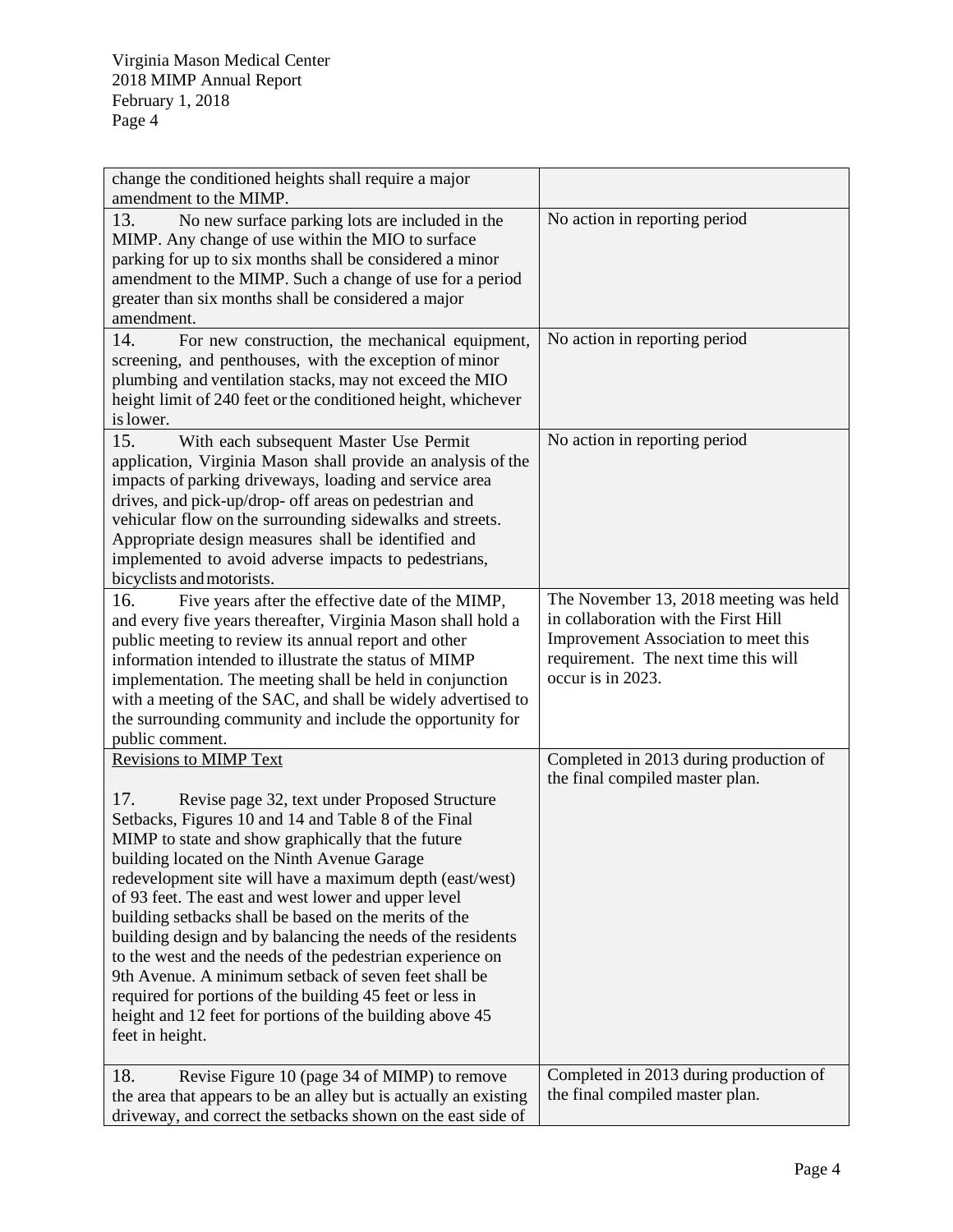| the Cassel Crag/Blackford Hall site to 7' for portions of                                                        |                                        |
|------------------------------------------------------------------------------------------------------------------|----------------------------------------|
| building $\langle 45' \rangle$ and 20' for portions of building $>45'$ .                                         |                                        |
| Revise Figure 12 (page 37 of MIMP) to remove<br>19.                                                              | Completed in 2013 during production of |
| the notation of "alley" on the east side of the Cassel                                                           | the final compiled master plan.        |
| Crag/Blackford Hall site. The area is an existing driveway.                                                      |                                        |
| Revise Table 6 (page 37 of MIMP) Proposed<br>20.                                                                 | Completed in 2013 during production of |
| Building Setbacks - Cassel Crag/Blackford Hall Block, row                                                        | the final compiled master plan.        |
| labeled "Abutting an Alley". Replace this label with                                                             |                                        |
| "Abutting an Interior Lot Line". The Code language shall                                                         |                                        |
| read "Land Use Code requires 7' average/5' minimum                                                               |                                        |
| setback for portions of buildings <45' in height and 20' for                                                     |                                        |
| portions of buildings >45' in height". The "Street/Avenue"                                                       |                                        |
| column shall be changed from "Alley" to "Interior Lot Line".                                                     |                                        |
| In the columns under Virginia Mason's proposal, change "O"                                                       |                                        |
| to "7" feet for portions of structure $\langle 45 \rangle$ and change "10" to<br>"20" feet for portions $>45$ ". |                                        |
| 21.<br>On page 50 of the MIMP under Street-Level Uses                                                            | Completed in 2013 during production of |
| and Facades in NC zones, the last sentence of the second                                                         | the final compiled master plan.        |
| paragraph shall be amended as follows:                                                                           |                                        |
|                                                                                                                  |                                        |
| "If the proposed expansion to include the 1000 Madison                                                           |                                        |
| block is approved, Virginia Mason intends to consider any                                                        |                                        |
| of the following uses for potential location at street level                                                     |                                        |
| along Madison Street and the portions of Boren and Terry                                                         |                                        |
| Avenues within the NC-3 zoning and would be in                                                                   |                                        |
| compliance with the underlying zoning: medical services                                                          |                                        |
| such as optical, eating and drinking establishments, retail                                                      |                                        |
| sales and services, indoor sports and recreation, or perhaps                                                     |                                        |
| lodging uses or additional open space."                                                                          |                                        |
| 22.<br>On page 54, the fourth sentence of the third full                                                         | Completed in 2013 during production of |
| paragraph shall be amended as follows:                                                                           | the final compiled master plan.        |
| "The average life of a street tree in Seattle is approximately                                                   |                                        |
| 15 years, demonstrating an ongoing need for Virginia Mason                                                       |                                        |
| to be is committed to maintaining mature street trees where                                                      |                                        |
| possible and replacing trees as needed over time                                                                 |                                        |
| 23.<br>On page 79, the second sentence of the last                                                               | Completed in 2013 during production of |
| paragraph in the description of the Chasselton Court                                                             | the final compiled master plan.        |
| Apartments shall be corrected as follows:                                                                        |                                        |
| "The majority of the apartments are studio apartments (55)                                                       |                                        |
| units) with -six-seven one-bedroom apartments."                                                                  |                                        |
| 24.<br>On page 80, the description of Virginia Mason's                                                           | Completed in 2013 during production of |
| housing replacement proposal shall be replaced with the                                                          | the final compiled master plan.        |
| following:                                                                                                       |                                        |
|                                                                                                                  |                                        |
| Virginia Mason's housing replacement shall:                                                                      |                                        |
|                                                                                                                  |                                        |
| Provide a minimum number of units                                                                                |                                        |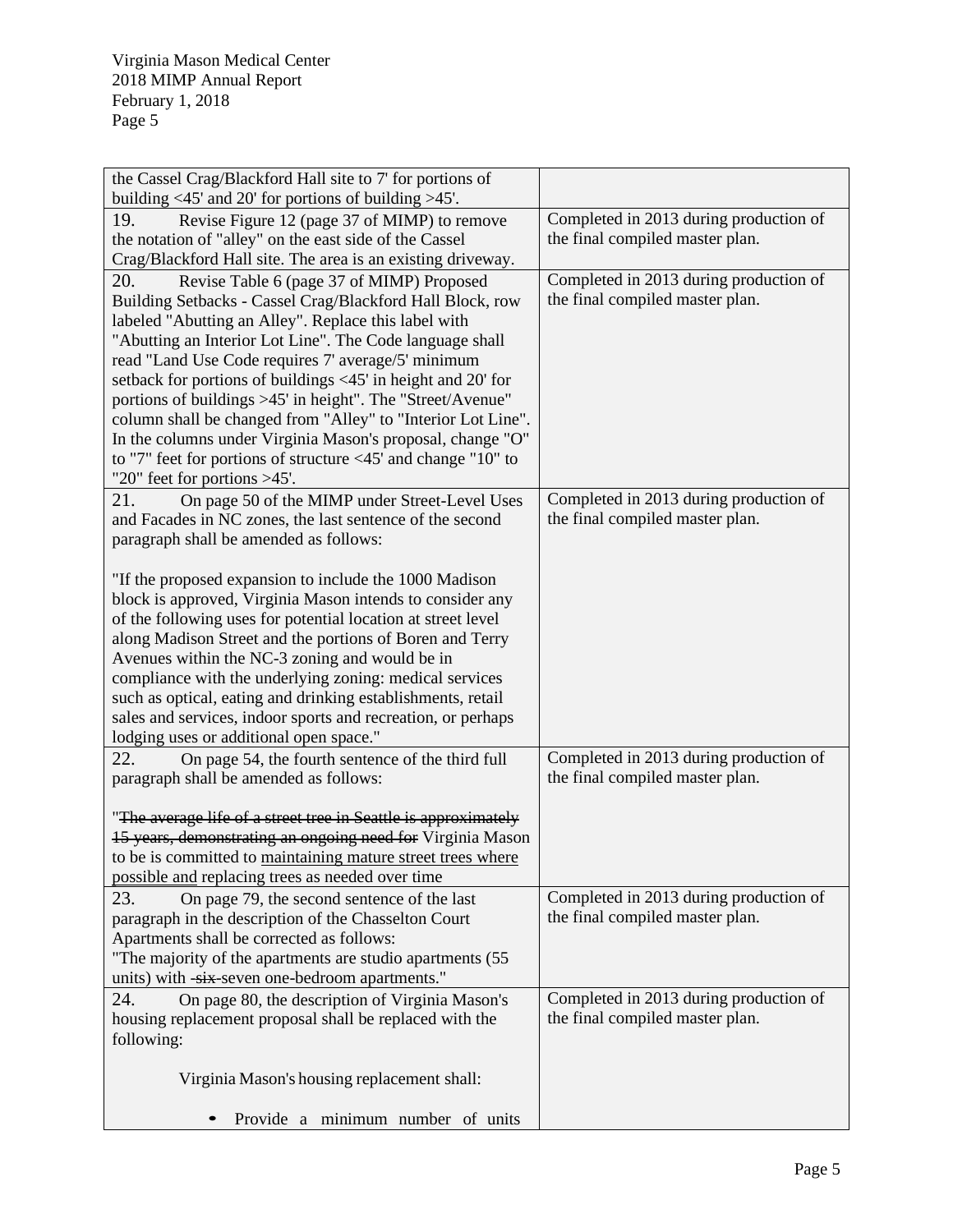| equal to the number of units in the<br>Chasselton Court apartments (62 units);                                                                                                                                                                         |                                                                                |
|--------------------------------------------------------------------------------------------------------------------------------------------------------------------------------------------------------------------------------------------------------|--------------------------------------------------------------------------------|
| Provide no fewer than seven one-<br>bedroom units and no units smaller than<br>the size of the studio units in the                                                                                                                                     |                                                                                |
| <b>Chasselton Court apartments;</b>                                                                                                                                                                                                                    |                                                                                |
| Include a minimum of 31,868 net<br>rentable square feet, equivalent to that                                                                                                                                                                            |                                                                                |
| in the Chasselton Court apartments;                                                                                                                                                                                                                    |                                                                                |
| Be of a construction quality equal to or<br>greater than that in the Chasselton Court<br>apartment units; and                                                                                                                                          |                                                                                |
| Be located within the greater First Hill<br>neighborhood, defined as the<br>area<br>between Interstate Highway 5 on the<br>west, Pike Street on the north, 12th                                                                                        |                                                                                |
| Avenue and Boren Avenue on the east,<br>and the south boundary of Yesler Terrace<br>on the south, as shown outlined in a                                                                                                                               |                                                                                |
| broken black line on Figure 1 at page four<br>of the MIMP.                                                                                                                                                                                             |                                                                                |
| Revisions to Design Guidelines (Appendix E)                                                                                                                                                                                                            | Completed in 2013 during production of                                         |
| 25.<br>On page 44, the following sentence shall be added<br>at the beginning of the first paragraph on the right side of the<br>graphic: "The views of upper level facades are of great<br>importance to residents in surrounding highrise buildings." | the final compiled design guidelines                                           |
| On page 45, amend 2.b "Multiple Views," as<br>26.<br>follows:                                                                                                                                                                                          | Completed in 2013 during production of<br>the final compiled design guidelines |
| Design buildings, including rooftops, street level                                                                                                                                                                                                     |                                                                                |
| facades, and upper level facades with consideration of                                                                                                                                                                                                 |                                                                                |
| how they will appear to viewers from surrounding                                                                                                                                                                                                       |                                                                                |
| residential buildings, non-motorized travelers at street level,<br>and motorized travelers.                                                                                                                                                            |                                                                                |
| 27.<br>On page 74, under 5.a, "Consider the building                                                                                                                                                                                                   | Completed in 2013 during production of                                         |
| from multiple vantage points," add "Views of Upper Level                                                                                                                                                                                               | the final compiled design guidelines                                           |
| Facades".<br>Recommended Conditions - Rezone                                                                                                                                                                                                           | No action in reporting period                                                  |
| 28.<br>The underlying street-level development                                                                                                                                                                                                         |                                                                                |
| standards for commercial zones shall apply, per SMC                                                                                                                                                                                                    |                                                                                |
| 23.47A.008, to all street-facing facades in the underlying                                                                                                                                                                                             |                                                                                |
| NC3-160 Pedestrian designated zones including Madison<br>Street and portions of Boren and Terry Avenues.                                                                                                                                               |                                                                                |
| 29.<br>In the event that development occurs along                                                                                                                                                                                                      | The 1000 Madison block retail stores are                                       |
| Madison Street, all existing businesses facing termination of                                                                                                                                                                                          | now 100% occupied.                                                             |
| leases and relocation shall: 1) be provided assistance from                                                                                                                                                                                            |                                                                                |
| both the City of Seattle Office of Economic Development                                                                                                                                                                                                |                                                                                |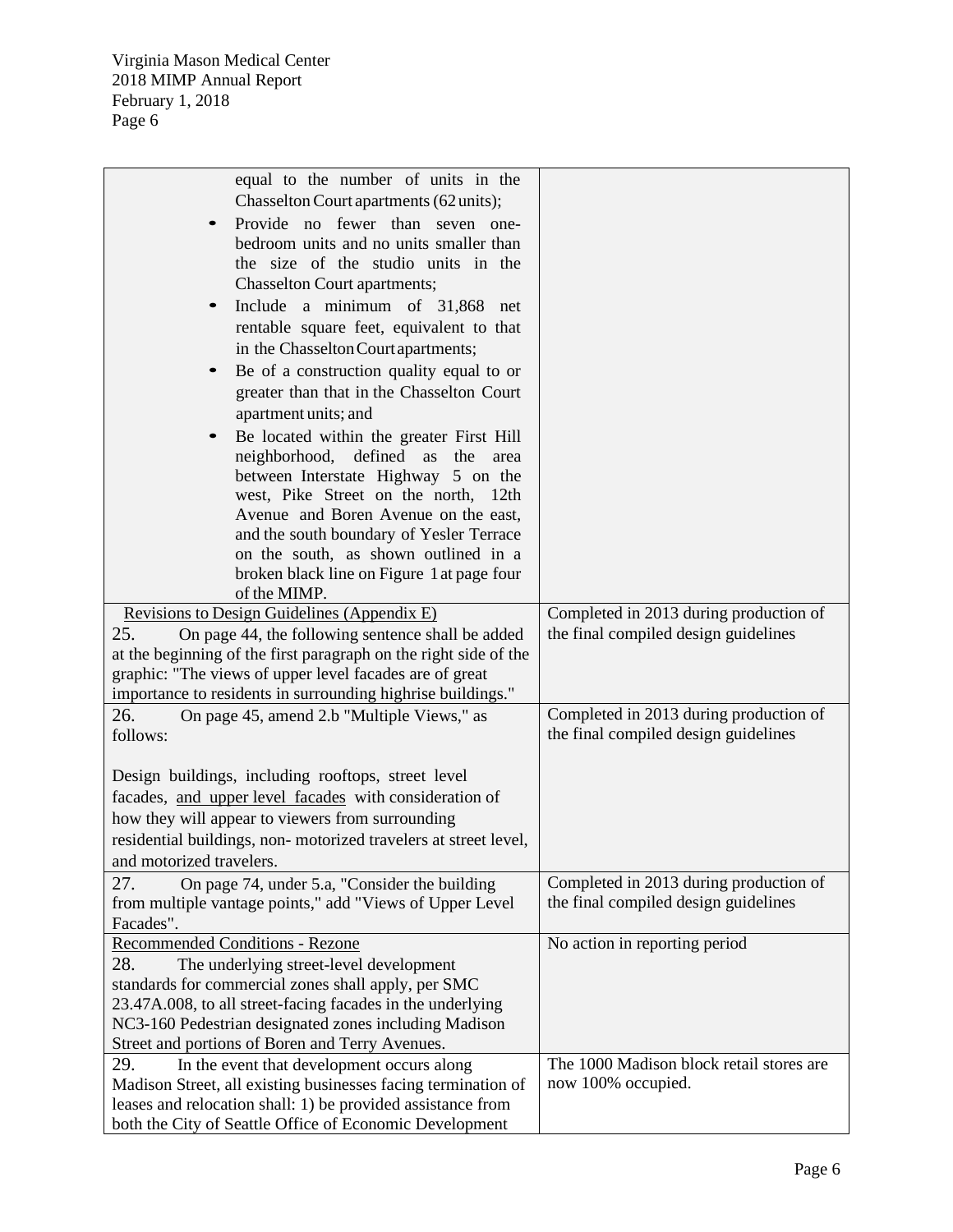| and Virginia Mason to identify available spaces in the<br>surrounding areas for permanent or interim relocation; and<br>2) receive advance notice of the availability of lease space in<br>the completed development. Virginia Mason is encouraged<br>to continue leasing the existing commercial structures on the<br>1000 Madison Block until they are demolished for new<br>construction.                                                                                                                                                                                                                                                                                                                                                                                                                                                                                                                                                                                                                                                                                                                                                                                                                                                                                                                                                                                                                                                                                                                                                                                                                                                                                                                                                                                                                                                                                            |                                                                                                                                                  |
|-----------------------------------------------------------------------------------------------------------------------------------------------------------------------------------------------------------------------------------------------------------------------------------------------------------------------------------------------------------------------------------------------------------------------------------------------------------------------------------------------------------------------------------------------------------------------------------------------------------------------------------------------------------------------------------------------------------------------------------------------------------------------------------------------------------------------------------------------------------------------------------------------------------------------------------------------------------------------------------------------------------------------------------------------------------------------------------------------------------------------------------------------------------------------------------------------------------------------------------------------------------------------------------------------------------------------------------------------------------------------------------------------------------------------------------------------------------------------------------------------------------------------------------------------------------------------------------------------------------------------------------------------------------------------------------------------------------------------------------------------------------------------------------------------------------------------------------------------------------------------------------------|--------------------------------------------------------------------------------------------------------------------------------------------------|
| 30.<br>Before Virginia Mason may receive a permit to<br>demolish the Chasselton or change the use of the Chasselton<br>to a non-residential major institution use, DPD must find<br>that Virginia Mason has performed either of the following<br>two options:                                                                                                                                                                                                                                                                                                                                                                                                                                                                                                                                                                                                                                                                                                                                                                                                                                                                                                                                                                                                                                                                                                                                                                                                                                                                                                                                                                                                                                                                                                                                                                                                                           | Virginia Mason elected to execute the<br>payment option in 2015 and has satisfied<br>this requirement. No further action in<br>reporting period. |
| Virginia Mason has submitted or caused to be<br>a.<br>submitted a building permit application or applications for<br>the construction of comparable housing to replace the<br>housing in the Chasselton. The building permit<br>application(s) for the replacement housing project(s) may<br>not include projects that were the subject of a MUP<br>application submitted to DPD prior to Council approval of<br>the MIMP. Minor involvement by Virginia Mason in the<br>housing project, such as merely adding Virginia Mason's<br>name to a permit application for a housing project, does not<br>satisfy Virginia Mason's obligation under this option. If<br>Virginia Mason chooses performance option a, it is<br>encouraged to:<br>Contribute to the housing replacement<br>project in a manner that will assure that at least 10%<br>of the units (i.e., a number equal to 10% of the<br>demolished units, or a total of 7 units) will be rented<br>for at least 10 years at rates affordable to persons<br>earning less than 80% of the median area income;<br>and<br>Utilize a design that allows the project<br>to compete effectively for public and private<br>affordable housing grants and loans. This design<br>provision is not intended to discourage creative<br>solutions, such as siting affordable units in high-rise<br>buildings otherwise containing market rate housing.<br>Virginia Mason may not receive credit in fulfillment<br>of the housing replacement requirement for any<br>portion of the housing replacement cost that is<br>financed by City funds. However, any City funds<br>spent in excess of construction costs to provide<br>affordability in what would otherwise be market-rate<br>replacement units (i.e., to "buy down" rents in the<br>completed building), shall not disqualify units as<br>replacement housing under this condition. |                                                                                                                                                  |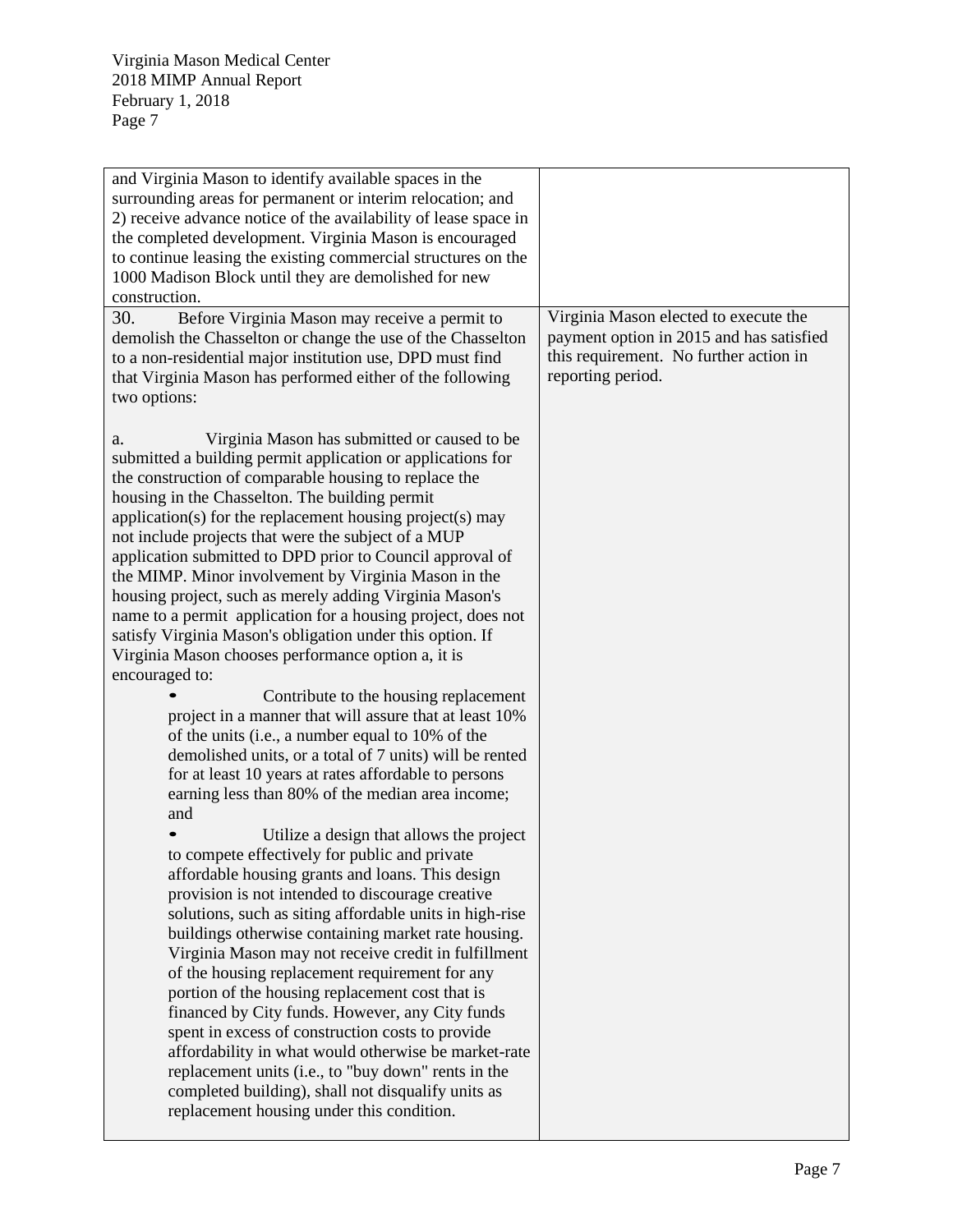b. Virginia Mason has paid the City of Seattle to finance the construction of comparable replacement housing. Payment to the City under this option b shall be subject to the provisions of the City's Consolidated Plan for Housing and Community Development and the City's Housing Levy Administrative and Financial Plan in existence at the time the City assists in financing the replacement housing. The Office of Housing shall devote all funds provided by Virginia Mason under this option b to a project or projects within the greater First Hill Neighborhood. Under this

- option b, Virginia Mason may elect either:<br>
Within two years of MIMP approval, to pay the City of Seattle \$4,460,000 to help fund the construction of comparable replacement housing; or
	- More than two years after final MIMP approval, to pay the City of Seattle 35% of the estimated cost of constructing the comparable replacement housing. The estimated cost shall be determined by DPD and the Office of Housing based on at least two development pro formas prepared by an individual(s) with demonstrated expertise in real estate financing or development. The determination of the estimated cost by DPD and the Office of Housing is final and not subject to appeal.

For purposes of performance option and of performance option b, the replacement housing must:

- a. Provide a minimum number of units equal to the number of units in the Chasselton Court apartments (62 units);
- b. Provide no fewer than seven one -bedroom units and no units smaller than the size of the studio units in the Chasselton Court apartments;
- c. Include a minimum of 31,868 net rentable square feet, equivalent to that in the Chasselton Court apartments;
- d. Be of a construction quality equal to or greater than that in the Chasselton Court apartment units; and
- e. Be located within the greater First Hill neighborhood, defined as the area between Interstate Highway 5 on the west, Pike Street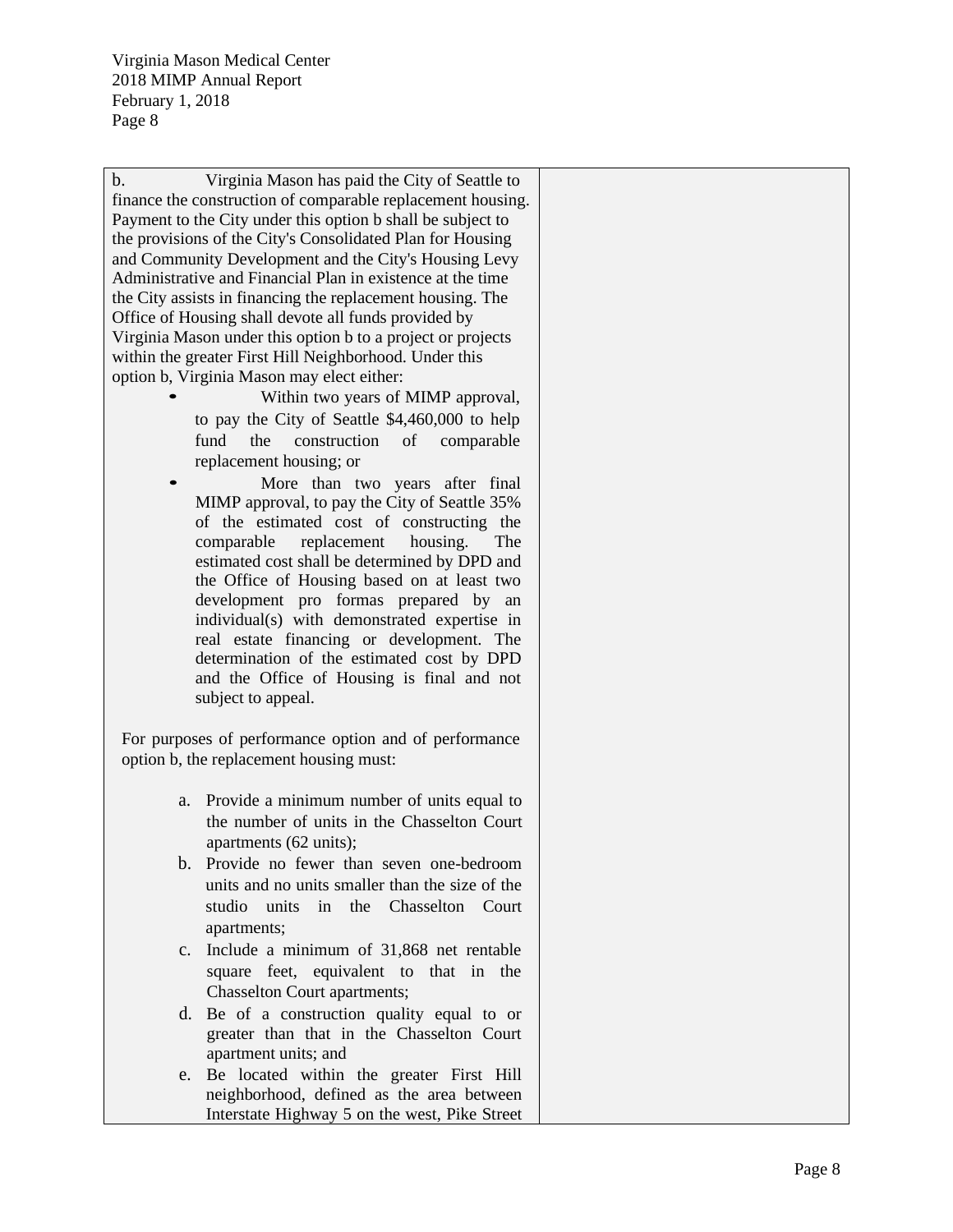| on the north, 12th Avenue and Boren Avenue                  |                               |
|-------------------------------------------------------------|-------------------------------|
| on the east, and the south boundary of Yesler               |                               |
| Terrace on the south, as shown outlined in a                |                               |
| broken black line on Figure 1 at page four of               |                               |
| the MIMP.                                                   |                               |
|                                                             |                               |
| DPD shall submit all proposals for replacement housing      |                               |
| to the Standing Advisory Committee for review and           |                               |
| comment. At the discretion of the City, the submittal may   |                               |
| exclude financing details and related information.          |                               |
| During Construction for Future Development - Air Quality    | No action in reporting period |
|                                                             |                               |
| 31.<br>Site development would adhere to Puget Sound         |                               |
| Clean Air Agency's regulations and the City's construction  |                               |
|                                                             |                               |
| best practices regarding demolition activity and fugitive   |                               |
| dust em1ss10ns, including the following:                    |                               |
| As necessary during demolition, excavation,<br>a.           |                               |
| and construction, sprinkle debris and exposed               |                               |
| areas to control dust;                                      |                               |
| b. As necessary, cover or wet transported earth             |                               |
| material;                                                   |                               |
| c. Provide quarry spall areas on-site prior to              |                               |
| construction vehicles exiting the site;                     |                               |
| d. Wash truck tires and undercarriages prior to             |                               |
| trucks traveling on City streets;                           |                               |
| e. Promptly sweep earth tracked or spilled onto             |                               |
| City streets;                                               |                               |
| monitor truck loads and routes to minimize<br>f.            |                               |
| dust-related impacts;                                       |                               |
| g. Use well-maintained construction equipment               |                               |
| and vehicles to reduce emissions from such                  |                               |
|                                                             |                               |
| equipment and construction-related trucks;                  |                               |
| Avoid prolonged periods of vehicle idling; and,<br>h.       |                               |
| Schedule the delivery and removal of                        |                               |
| construction materials and heavy equipment                  |                               |
| to minimize congestion during peak travel                   |                               |
| time associated with adjacent streets.                      |                               |
| During Construction for Future Development - Noise          | No action in reporting period |
|                                                             |                               |
| 32.<br>A Construction Management Plan (CMP) shall be        |                               |
| provided with each development proposal. The CMP would      |                               |
| be coordinated with the DPD Noise Abatement Office          |                               |
| (DPD), SDOT and VMMC. The Construction Management           |                               |
| Plan shall be included in any information provided to the   |                               |
| SAC for any new structure greater than 4,000 square feet or |                               |
| building addition greater than 4,000 square feet. The       |                               |
|                                                             |                               |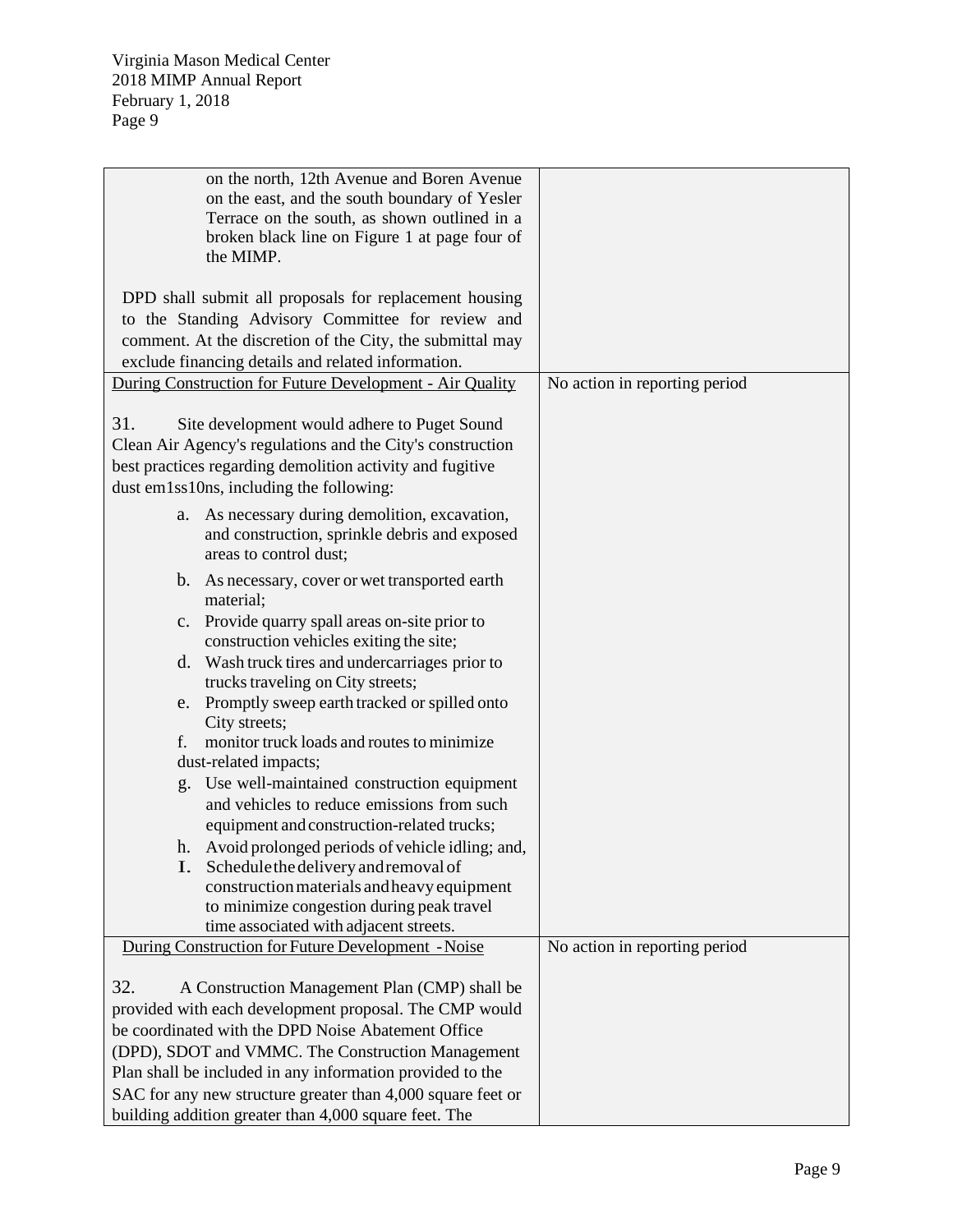following elements shall be included in the CMP if

- applicable. The plan would include the following elements: a. Construction Communication Plan - Prior to the initiation of the first major project under the Plan, Virginia Mason, in close coordination with the Standing Advisory Committee, shall develop an overall construction communication plan. This plan shall include a Contact person and Community Liaison. The Chair of the Standing Advisory Committee will also be included in the Constructio n Communication Plan associated with site-specific development along with the Contact person and Community Liaison.
	- b. Construction Hours and Sensitive Receivers - identify demolition and construction activities within permissible construction hours.
	- c. Construction Noise Requirements all demolition and construction activities shall conform to the Noise Ordinance, except as approved through the variance process.
	- d. Measures to Minimize Noise Impacts list of measures to be implemented to reduce or prevent noise impacts during demolition and construction activities during standard and non -standard working hours. Construction Milestones - a description of the various phases of demolition and construction, including a description of noise and traffic generators, and anticipated construction hours for each phase.
	- f. Construction Noise Management identify techniques to minimize demolition and construction noise including: timing restrictions, noise reduction construction technologies, process modifications. These techniques may go beyond code requirements and could include the following: • Using properly sized and maintained
		- mufflers, engine intake silencers, engine enclosures, and turning off idle equipment. Construction contracts can specify that mufflers be in good working order and that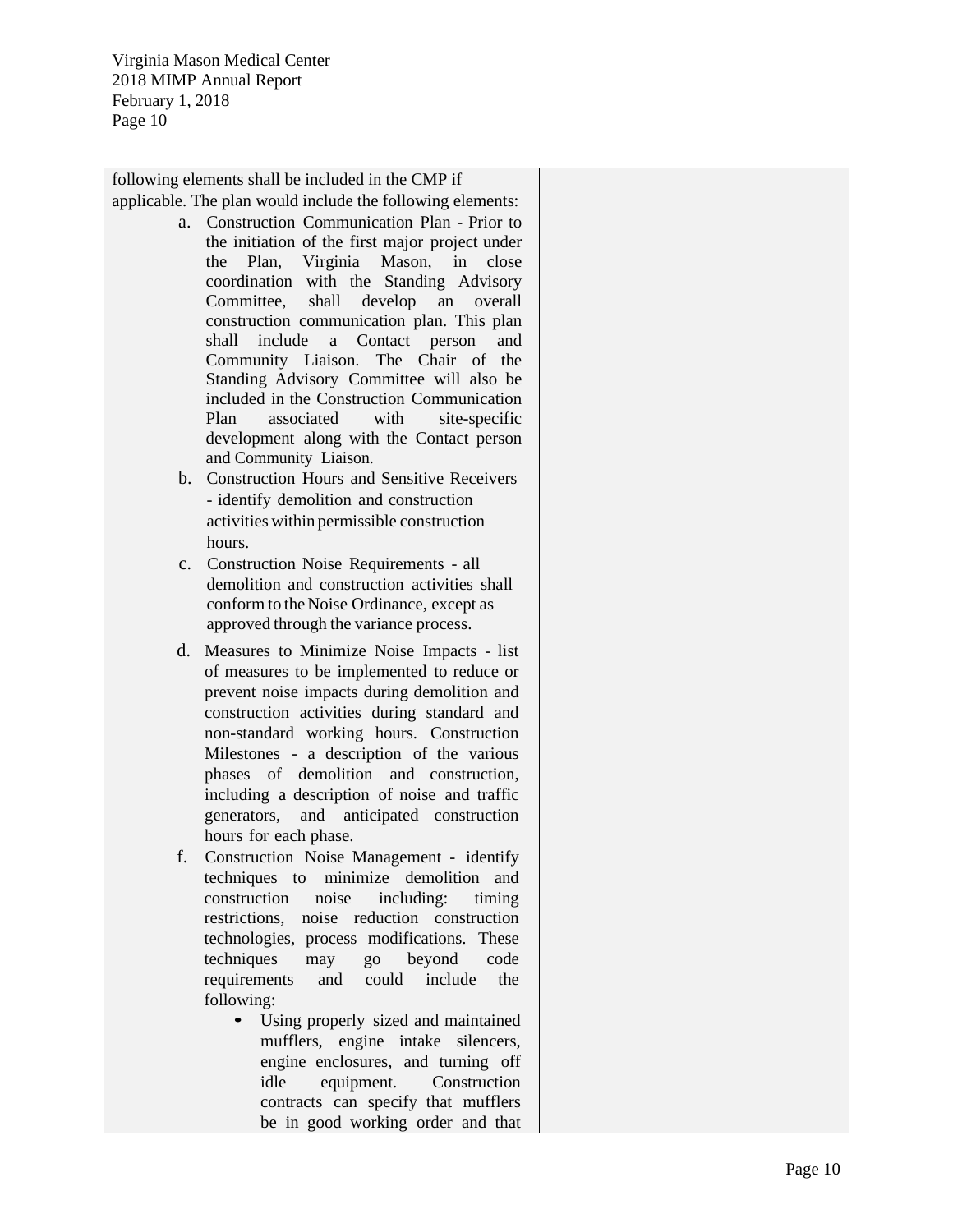engine enclosures be used on equipment when the engine is the dominant source of noise.

- Stationary equipment could be placed as far away from sensitive receiving locations as possible. Where this is infeasible, or where noise impacts re still significant, portable noise barriers could be placed around the equipment with the opening directed away from the sensitive receiving property. These measures are especially effective for engines used in pumps, compressors, welding machines, and similar equipment that operate continuously and contribute to high, steady background noise levels. In addition to providing about a 10 dBA reduction in equivalent sound levels, the portable barriers demonstrate to the public the contractor's commitment to minimizing noise impacts during construction.
- Substituting hydraulic or electric models for welding and impact tools such as jack hammers, rock drills and pavement breakers where feasible could reduce construction and demolition noise. Electric pumps could be specified if pumps are required.
- Although, as safety warning devices back -up alarms are exempt from noise ordinances, these devices emit some of the most annoying sounds from a construction site. One potential mitigation measure would be to ensure that al l equipment required to use backup alarms utilize ambient -sensing alarms that broadcast a warning sound loud enough to be heard over background noise - - but without having to use a preset, maximum volume. An even better alternative would be to use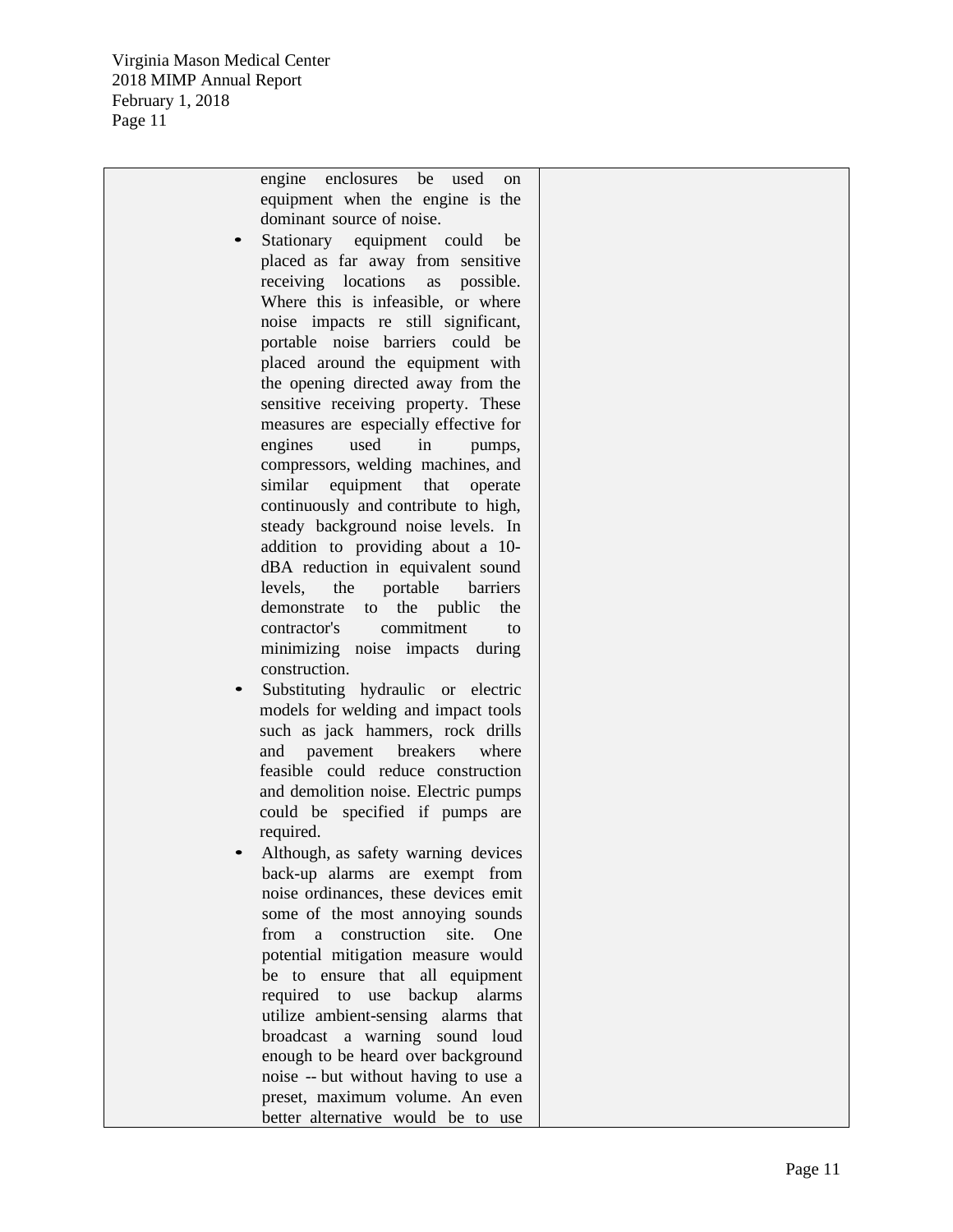> fixed volume or ambient -sensing broadband backup alarms instead of typical pure tone alarms. Broadband alarms have been found to be very effective in reducing annoying noise from construction sites. Requiring operators to lift rather than drag materials wherever feasible can also minimize noise from material handling.

Construction staging areas expected to be in use for more than a few weeks should be placed as far as possible from sensitive receivers, particularly residences. Likewise, in areas where construction would occur within about 200 ft. of existing uses (such as residences, schools/classrooms. and noisesensitive businesses), effective noise control measures (possibly outlined in a construction noise management plan) should be employed to minimize the potential for noise impacts. In addition to placing noise producing equipment as far as possible from homes and businesses, such control could include using quiet equipment and temporary noise barriers to shield sensitive uses, and orienting the work areas to minimize noise transmission to sensitive off- site locations. Although the overall construction sound levels will vary with the type of equipment used, common sense distance attenuation should be applied. Additionally, effort could be made by VMMC to plan the construction schedule to the extent feasible with nearby sensitive receivers to avoid the loudest activities (e.g., demolition or jack hammering) during the most sensitive time periods (10 PM to 7 AM weekdays, 10 PM to 9 AM weekends). A construction noise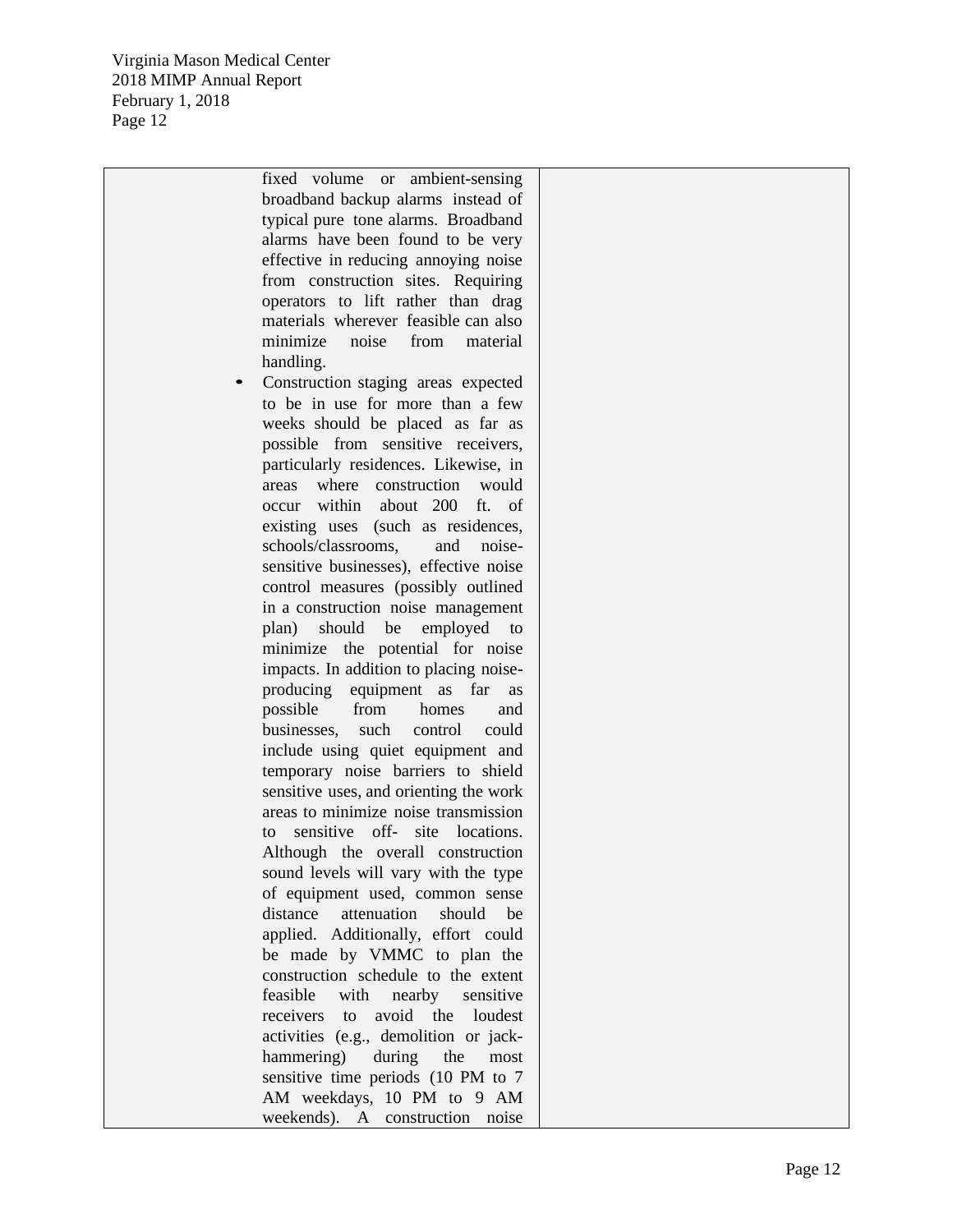| management plan would again be an                                                                                             |                               |
|-------------------------------------------------------------------------------------------------------------------------------|-------------------------------|
| appropriate location to identify                                                                                              |                               |
| of conflicts<br>these<br>types<br>and                                                                                         |                               |
| establish less- intrusive construction                                                                                        |                               |
| schedules.                                                                                                                    |                               |
| During Construction for Future Development - Historic                                                                         | No action in reporting period |
| Resource                                                                                                                      |                               |
|                                                                                                                               |                               |
| 33.<br>Care should be taken in order to avoid structural                                                                      |                               |
| damage to nearby buildings that could occur due to                                                                            |                               |
| construction-related vibrations and/or earthwork.                                                                             |                               |
| Excavation, earthwork, pile driving etc. should be designed                                                                   |                               |
| and/or monitored to minimize and/or immediately address                                                                       |                               |
| any such impacts to historic properties. Monitoring could                                                                     |                               |
| include crack monitors, periodic observation, and                                                                             |                               |
| photography to document the structural integrity of                                                                           |                               |
| historic buildings and determine whether there was                                                                            |                               |
| resulting damage of interior or exterior finishes, or                                                                         |                               |
| exterior masonry and/or framing. If such damage                                                                               |                               |
| occurred, repairs should be made to the affected                                                                              |                               |
| buildings.                                                                                                                    |                               |
| 34.<br>Care should be taken in order to avoid or limit the                                                                    | No action in reporting period |
| introduction of atmospheric elements that could alter                                                                         |                               |
| and/or potentially damage historic building fabric or                                                                         |                               |
| architectural features of historic resources. Construction                                                                    |                               |
| activity could be monitored in order to prevent and address<br>any such impacts to historic properties. Dust control measures |                               |
| would be implemented.                                                                                                         |                               |
| During Construction for Future Development - Traffic and                                                                      | No action in reporting period |
| Parking                                                                                                                       |                               |
|                                                                                                                               |                               |
| 35.<br>Development and Implementation of a                                                                                    |                               |
| Construction Management Plan (CMP) for proposals that                                                                         |                               |
| require demolition and/or construction that affects on or off                                                                 |                               |
| site parking, existing pedestrian, bicycle, and vehicular                                                                     |                               |
| circulation patterns or transit routes or stops. The CMP                                                                      |                               |
| would be coordinated with DPD, SDOT and VMMC. The                                                                             |                               |
| following elements shall be included in the CMP, if                                                                           |                               |
| applicable:                                                                                                                   |                               |
|                                                                                                                               |                               |
| Construction<br>Parking<br>Management<br>a.                                                                                   |                               |
| Implementation of a construction parking                                                                                      |                               |
| management program to identify off-site                                                                                       |                               |
| parking supplies for construction workers                                                                                     |                               |
| and minimize impacts to VMMC parking                                                                                          |                               |
| supplies and surrounding public parking                                                                                       |                               |
| supplies.                                                                                                                     |                               |
| Construction Traffic/Street and Sidewalk<br>b.                                                                                |                               |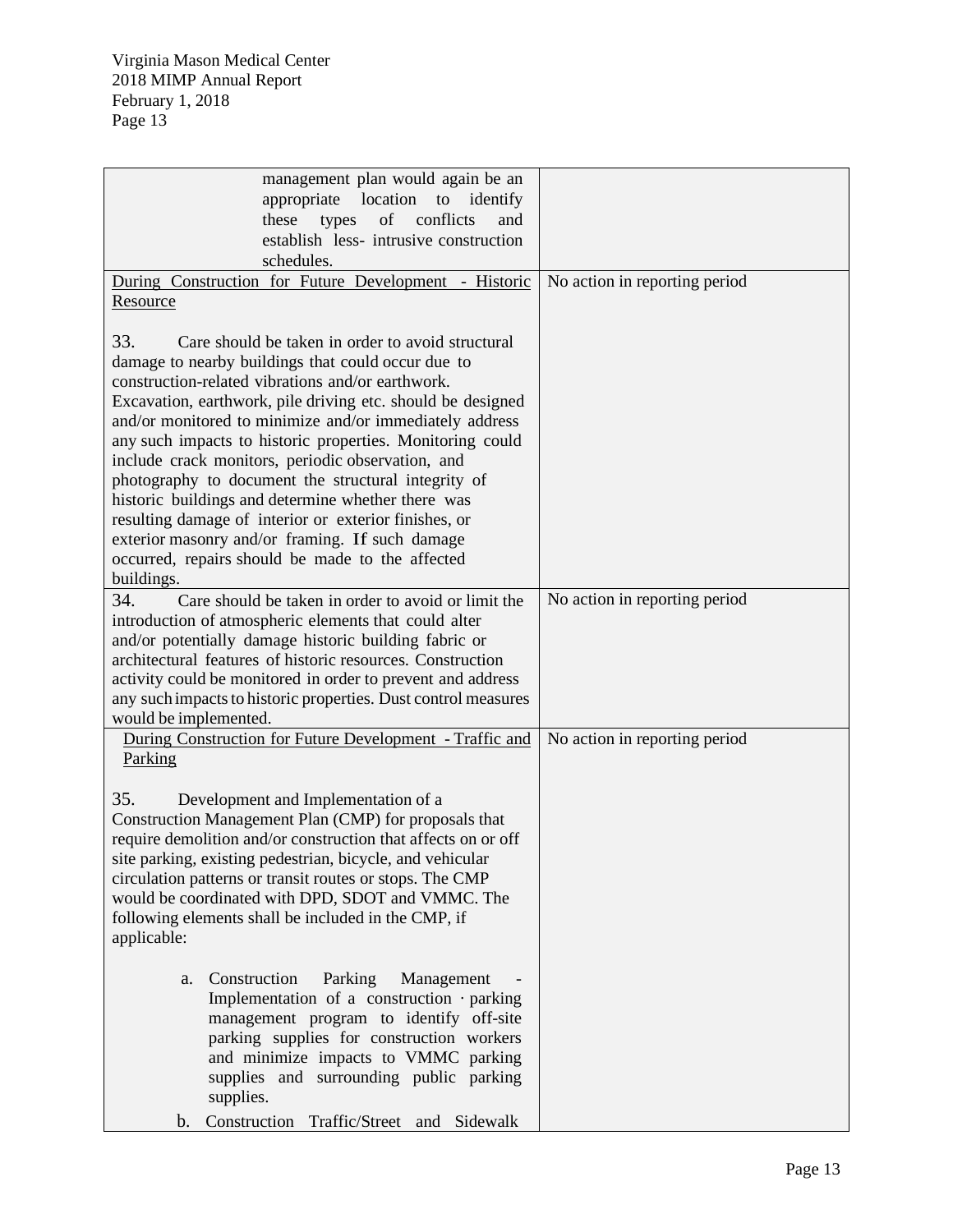Closures - demolition, earthwork excavating, concrete and other truck routing plans will be developed and submitted for approval through SDOT for site-specific development. Truck routing plans may include limitations on hauling of debris, earth and construction materials during peak hours. Traffic and pedestrian control signage and flaggers will be used as necessary to facilitate traffic and pedestrian flow per the requirements of any street use permit issued by SDOT. Sidewalk closures maybe required to protect the public or provide site access during construction. If such closures are necessary, a plan specifying phasing and timing will be submitted to SDOT for approval. Other mitigation measures couldinclude:

- Coordinate with Metro transit relative to construction activity that could affect transit service proximate to the project site.
- Where existing sidewalks or walkways are temporarily closed during construction, develop alternative routes to maintain pedestrian circulation patterns.
- Enclose construction sites with a cyclone fence and cover walkways with staging for pedestrian safety.
- Include a parking provision in construction contracts between VMMC and th general contractor and between the general contractor and subcontractors, such as specifying where construction workers should park, shuttles, etc.
- Minimize any lane closures on Madison, Boren, and Seneca.
- To the extent possible, schedule deliveries at off peak times to avoid congestion.
- Develop a parking phasing plan to minimize disruptions to the parking supply serving VMMC patients and visitors.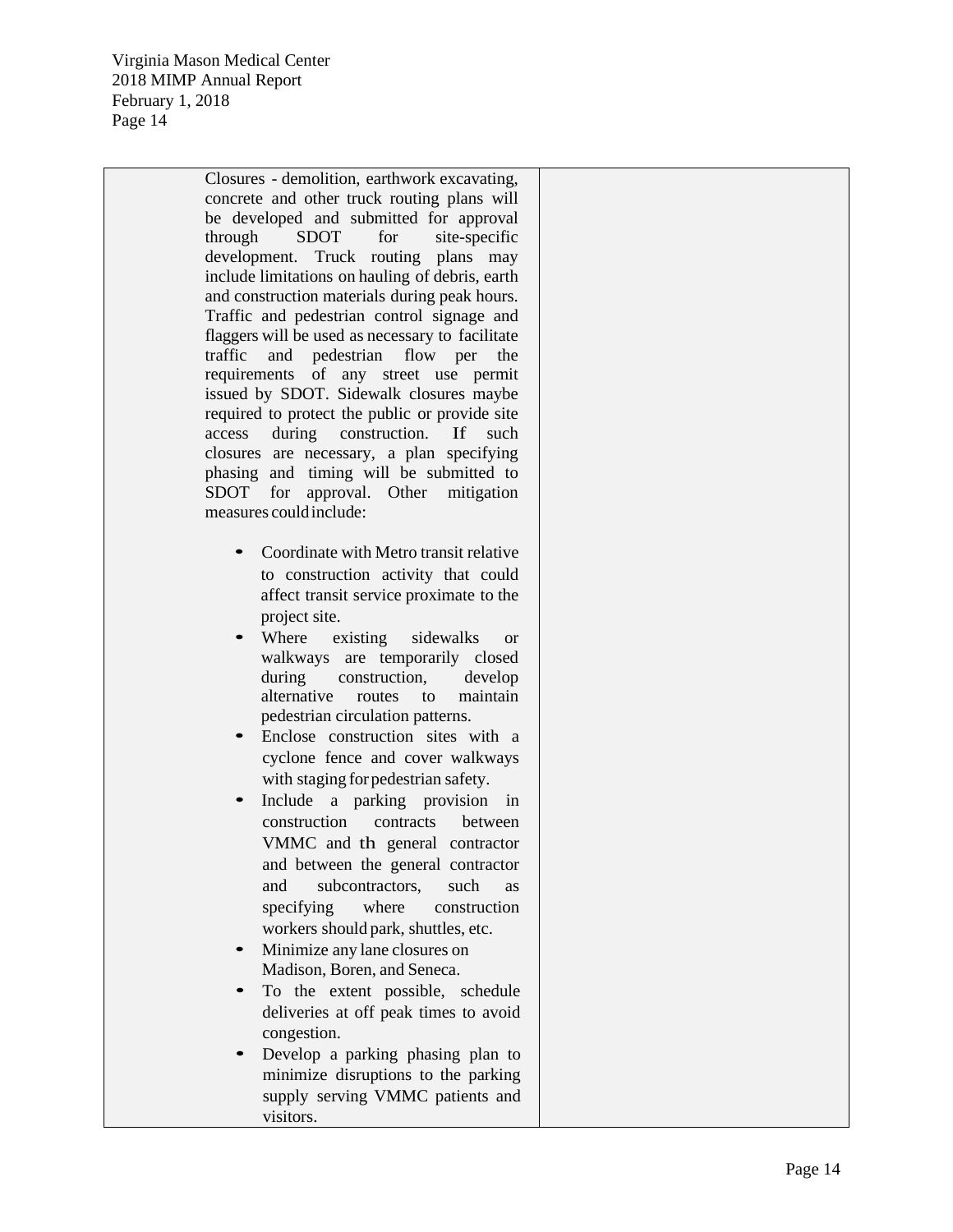| Restrict peak period truck traffic<br>$\bullet$                                                                                                                                                                                                                                                                                                                                                                                                                                                                                                                                                                                                                                                                                                                                                                                                                                                                                                                                                                                                                                                                                                                                                                                                                                                                                                                                                                |                                                                                                                                                                                                                                                                                                                                   |
|----------------------------------------------------------------------------------------------------------------------------------------------------------------------------------------------------------------------------------------------------------------------------------------------------------------------------------------------------------------------------------------------------------------------------------------------------------------------------------------------------------------------------------------------------------------------------------------------------------------------------------------------------------------------------------------------------------------------------------------------------------------------------------------------------------------------------------------------------------------------------------------------------------------------------------------------------------------------------------------------------------------------------------------------------------------------------------------------------------------------------------------------------------------------------------------------------------------------------------------------------------------------------------------------------------------------------------------------------------------------------------------------------------------|-----------------------------------------------------------------------------------------------------------------------------------------------------------------------------------------------------------------------------------------------------------------------------------------------------------------------------------|
| During Construction for Future Development - Public                                                                                                                                                                                                                                                                                                                                                                                                                                                                                                                                                                                                                                                                                                                                                                                                                                                                                                                                                                                                                                                                                                                                                                                                                                                                                                                                                            | No action in reporting period                                                                                                                                                                                                                                                                                                     |
| Services                                                                                                                                                                                                                                                                                                                                                                                                                                                                                                                                                                                                                                                                                                                                                                                                                                                                                                                                                                                                                                                                                                                                                                                                                                                                                                                                                                                                       |                                                                                                                                                                                                                                                                                                                                   |
| 36.<br>The portions of the site that are under construction<br>during phased redevelopment could be fenced and lit, as<br>well as monitored by surveillance cameras to help prevent<br>construction site theft and vandalism.                                                                                                                                                                                                                                                                                                                                                                                                                                                                                                                                                                                                                                                                                                                                                                                                                                                                                                                                                                                                                                                                                                                                                                                  |                                                                                                                                                                                                                                                                                                                                   |
| 37.<br>During demolition and construction, recycle<br>construction and debris waste to the extent feasible, based on<br>the existence of hazardous materials.                                                                                                                                                                                                                                                                                                                                                                                                                                                                                                                                                                                                                                                                                                                                                                                                                                                                                                                                                                                                                                                                                                                                                                                                                                                  | Virginia Mason recycles construction<br>wastes and other wastes, as appropriate,<br>and to the extent feasible.                                                                                                                                                                                                                   |
| <b>During Operation</b><br>Noise<br>38.<br>Potential noise impacts from emergency vehicle<br>sirens are exempt from the City noise limits. However,<br>VMMC, commercial ambulance companies, Medic One<br>and the City should work jointly to address ambulance-<br>related noise impacts between midnight and 6 AM                                                                                                                                                                                                                                                                                                                                                                                                                                                                                                                                                                                                                                                                                                                                                                                                                                                                                                                                                                                                                                                                                            | Ambulance noise continues to be a<br>concern to the community. The<br>Emergency Responders have reported to<br>Virginia Mason that their insurance and<br>safety programs require them to use<br>sirens. Virginia Mason does not have the<br>ability to influence their risk management,<br>as they are independent corporations. |
| 39.<br>Potential noise impacts could also result from new<br>HVAC equipment and other mechanical equipment<br>associated with new or renovated facilities and from loading<br>docks and any refuse-hauling sites near off-site receivers.<br>The following processes could be implemented to reduce the<br>potential for noise impacts from these sources and activities.<br>Select and position HVAC and air handling<br>a.<br>equipment to minimize noise impacts and<br>maximize noise reduction to the extent<br>possible. When conducting analyses to<br>ensure compliance with the Seattle noise<br>limits, assess sound levels as they relate<br>to the nearest residential uses and any<br>adjacent commercial locations.<br>b. Locate and control exhaust vents for all<br>underground parking facilities to reduce<br>noise at both on- and off-site residential<br>uses and to ensure compliance with the City<br>noise limits.<br>c. Design and site loading docks with<br>consideration of nearby sensitive receivers<br>and to ensure that noise from truck traffic to<br>and from the docks and from loading<br>activities would comply with the City noise<br>limits. In locations where loading docks are<br>located near on- and off-site sensitive<br>receivers,<br>evaluate the feasibility of<br>mitigation measures such as implementing<br>restrictions<br>limit noisy activities<br>to | No action in reporting period. No<br>complaints received.                                                                                                                                                                                                                                                                         |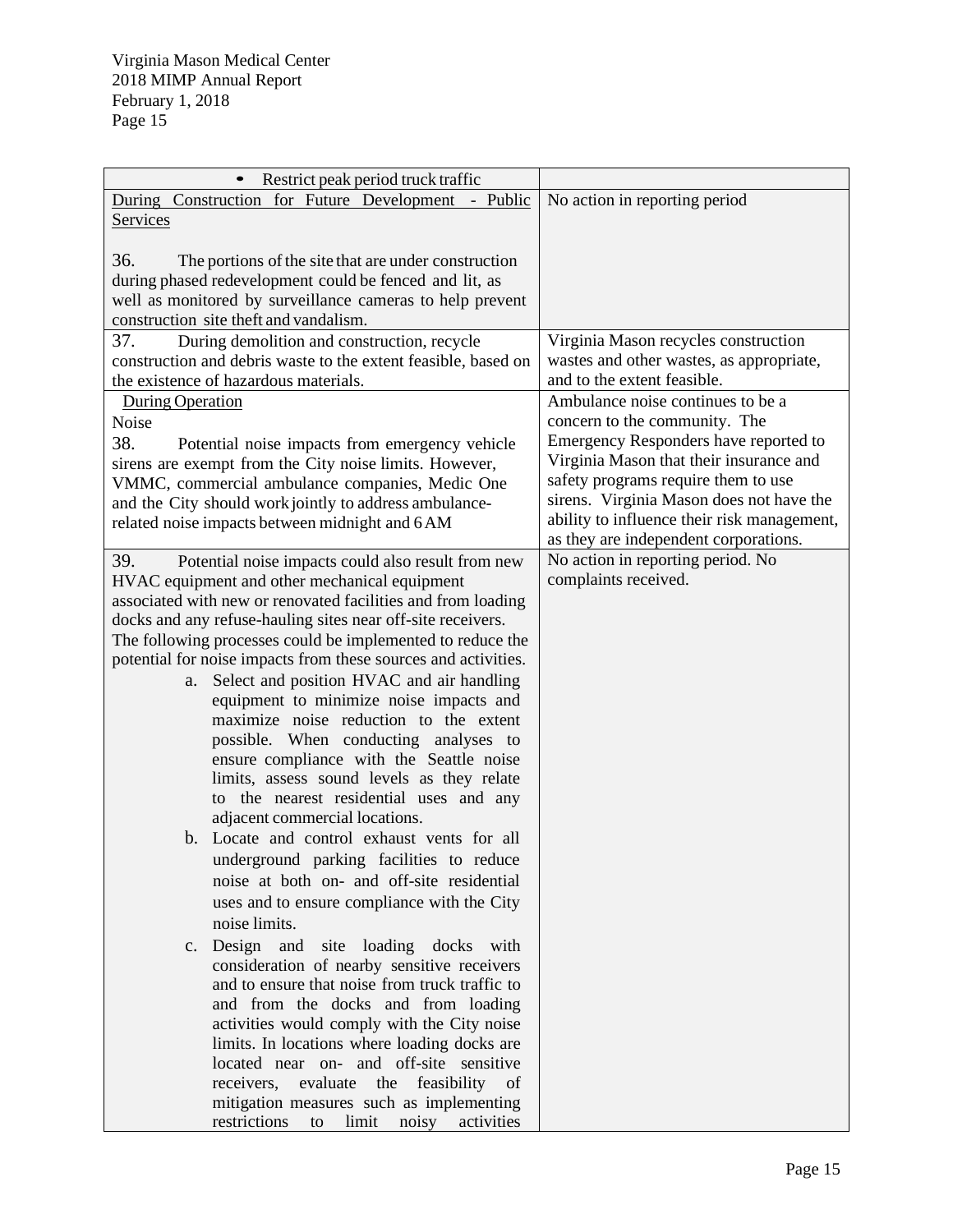| associated with deliveries to daytime hours.                  |                                           |
|---------------------------------------------------------------|-------------------------------------------|
| To the extent feasible, design garbage and<br>d.              |                                           |
| recycling collection to<br>minimize<br><b>or</b>              |                                           |
| eliminate line-of-sight to nearby sensitive                   |                                           |
| receivers. In addition, work with the                         |                                           |
| collection vendors to schedule collections at                 |                                           |
| appropriate (i.e., least intrusive) times. For                |                                           |
| example, garbage and recycle hauling                          |                                           |
| contracts could specifically limit pickups to                 |                                           |
|                                                               |                                           |
| daytime hours so as to avoid potential noise                  |                                           |
| impacts from such activities at night                         |                                           |
| 40.<br>Minimize the potential for noise impacts resulting     | Virginia Mason tested their emergency     |
| from regular testing of emergency generators by locating the  | generators monthly in the early AM. No    |
| equipment away from sensitive receptors, and equipping the    | complaints have been received from        |
| generators with noise controls, including installation of a   | neighbors. The Jones generators are well- |
| silencer on the power source and mounting the generator on    | shielded.                                 |
| an isolation system to control ground borne vibration.        |                                           |
|                                                               |                                           |
| 41.<br>Minimize the potential for noise impacts related to    | No changes to current operations during   |
| outdoor maintenance activities by ensuring outdoor            | reporting period. No complaints received. |
| maintenance is restricted to daytime hours, whenever          |                                           |
| possible. In addition, minimize the impacts of any noisy      |                                           |
|                                                               |                                           |
| outdoor work, such as lawn mowing and leaf blowing, by        |                                           |
| using the quietest available power equipment and limiting its |                                           |
| duration when working near (e.g., within 200 feet) sensitive  |                                           |
| receivers. Finally, as redevelopment occurs, install exterior |                                           |
| electrical outlets at appropriate locations on campus to      |                                           |
| enable the use of electric power maintenance tools when       |                                           |
| possible.                                                     |                                           |
| Aesthetics                                                    | No action in reporting period             |
| 42.<br>Potential skybridges will be designed and              |                                           |
| constructed with materials that would contribute to           |                                           |
| transparency of the skybridge to the extent possible in order |                                           |
|                                                               |                                           |
| to minimize potential impacts to view corridors on            |                                           |
| campus. Height and width of skybridges will be limited to     |                                           |
| accommodate the passage of people and supplies between        |                                           |
| buildings. Approval of the location and final design of any   |                                           |
| skybridges will occur through the City's Term Permit process  |                                           |
| Light and Glare                                               | No action in reporting period             |
| 43.<br>Control light spillage and light trespass, including   |                                           |
| direct glare, through lighting design measures, such as       |                                           |
| luminaire locations, light distributions, aiming angles,      |                                           |
| mounting heights, and shielding. Direct the light from        |                                           |
| exterior lighting fixtures downward and/or upward and away    |                                           |
| from off-site residential land uses.                          |                                           |
| 44.<br>Design new buildings with low reflective glass,        | No action in reporting period             |
| window recesses and overhangs, and facade modulation to       |                                           |
| limit light and glare impacts to pedestrians, motorists and   |                                           |
|                                                               |                                           |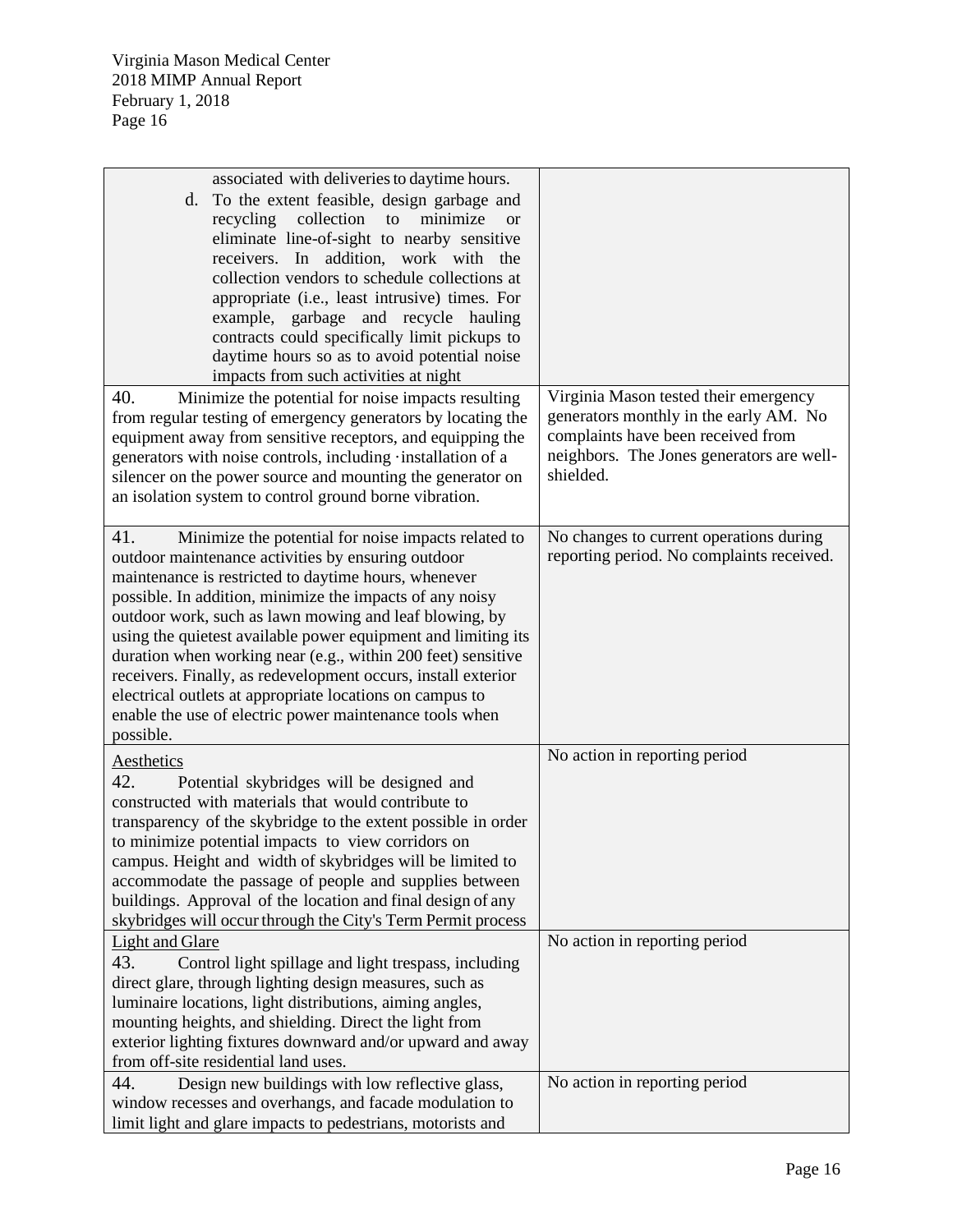| nearby residents                                                                                                                                          |                                                                                                             |
|-----------------------------------------------------------------------------------------------------------------------------------------------------------|-------------------------------------------------------------------------------------------------------------|
| 45.<br>Use street trees, landscaping and screening at<br>ground level to obstruct reflected glare from impacting off-<br>site receptors.                  | Virginia Mason continues to improve the<br>landscaping on the campus, per their<br>landscaping master plan. |
|                                                                                                                                                           | No action in reporting period                                                                               |
| 46.<br>Include landscaping or screens at the edges of<br>parking lots and parking structures to obstruct light and glare<br>caused by vehicle headlights. |                                                                                                             |
| 47.<br>Design street-level retail activities to shield light to<br>minimize spilling over onto adjacent residential areas.                                | No action in reporting period                                                                               |
|                                                                                                                                                           | Virginia Mason has been replacing select                                                                    |
| 48.<br>Equip interior lighting with automatic shut-off                                                                                                    | interior fixtures with new LED fixtures                                                                     |
| devices consistent with code, function and safety                                                                                                         |                                                                                                             |
| requirements.                                                                                                                                             | whose switching is appropriate and code-                                                                    |
|                                                                                                                                                           | compliant.                                                                                                  |
| 49.<br>Provide pedestrian-scale lighting consistent with                                                                                                  | No action in reporting period                                                                               |
| code, function and safety requirements.                                                                                                                   |                                                                                                             |
| 50.<br>Where feasible, limit the amount of reflective                                                                                                     | No action in reporting period                                                                               |
| surfaces.                                                                                                                                                 |                                                                                                             |
| Shadows                                                                                                                                                   | No action in reporting period                                                                               |
| 51.<br>To the extent feasible, orient the massing of the                                                                                                  |                                                                                                             |
| new buildings on adjacent campus open spaces and offsite                                                                                                  |                                                                                                             |
| residential uses to minimize the potential shadow impacts to                                                                                              |                                                                                                             |
| these campus resources and offsite uses.                                                                                                                  |                                                                                                             |
| <b>Historic Resources</b>                                                                                                                                 | No action in reporting period                                                                               |
| 52.<br>Prior to the approval of a demolition permit for a                                                                                                 |                                                                                                             |
| building that was constructed 50 years ago or earlier, an                                                                                                 |                                                                                                             |
| historical analysis will be required to be submitted to the                                                                                               |                                                                                                             |
| City. An analysis of potential impacts caused by new                                                                                                      |                                                                                                             |
| buildings constructed adjacent or across the street from a                                                                                                |                                                                                                             |
| designated historic Landmark is also required at the time of                                                                                              |                                                                                                             |
| Master Use Permit submittal, and will be referred to DON                                                                                                  |                                                                                                             |
| for review and approval.                                                                                                                                  |                                                                                                             |
| Transportation                                                                                                                                            | No action in reporting period                                                                               |
| 53.<br>As part of each project, ensure that pedestrian and                                                                                                |                                                                                                             |
| vehicular circulation needs are addressed in a manner                                                                                                     |                                                                                                             |
| consistent with the campus wayfinding plan.                                                                                                               |                                                                                                             |
| 54.                                                                                                                                                       | No action in reporting period                                                                               |
| As part of each project, provide frontage<br>improvements to ensure that pedestrian facilities meet                                                       |                                                                                                             |
|                                                                                                                                                           |                                                                                                             |
| .established city standards at the time of redevelopment.                                                                                                 |                                                                                                             |
| The extent of such improvements should take into account                                                                                                  |                                                                                                             |
| 'priority design features' as described in the SDOT Right of                                                                                              |                                                                                                             |
| Way Manual and the intent of the VMMC Master Plan                                                                                                         |                                                                                                             |
| Design Guidelines.                                                                                                                                        |                                                                                                             |
|                                                                                                                                                           |                                                                                                             |
| 55.<br>The redevelopment of the 1000 Madison Block                                                                                                        | No action in reporting period                                                                               |
| under the Proposed Action is of particular significance to                                                                                                |                                                                                                             |
| the Madison Street corridor and should take into account                                                                                                  |                                                                                                             |
| the need for frontage improvements that would support the                                                                                                 |                                                                                                             |
| planned 'High Capacity Transit Corridor' as well as                                                                                                       |                                                                                                             |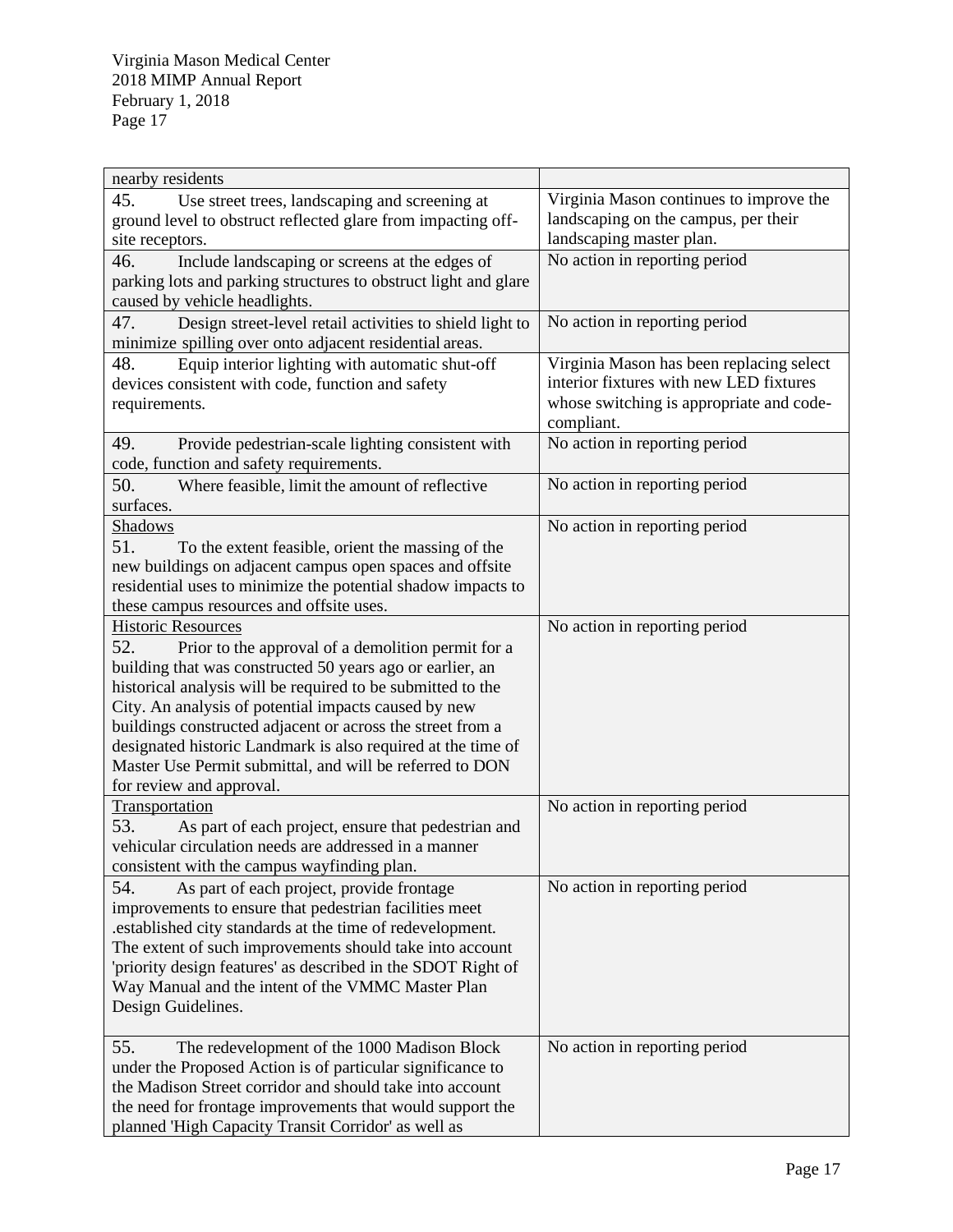|               | providing amenities that exceed code requirements that                  |                               |
|---------------|-------------------------------------------------------------------------|-------------------------------|
|               | would enhance the pedestrian experience along this                      |                               |
|               | segment of Madison Street. Such amenities could include                 |                               |
|               | seating areas, more extensive landscaping than required by              |                               |
|               | code, a transit stop shelter that is integrated with the                |                               |
|               | building design, retail uses that help activate the frontage,           |                               |
|               | and weather protection.                                                 |                               |
| 56.           | As part of the review process for master plan                           | No action in reporting period |
| projects:     |                                                                         |                               |
|               |                                                                         |                               |
| a)            | Apply updated TMP elements and assess TMP                               |                               |
|               | performance                                                             |                               |
| b)            | Update MIMP parking requirements and                                    |                               |
|               | reassess long-term campus parking supply                                |                               |
|               | recommendations                                                         |                               |
| $\mathbf{c})$ | Assess operational and safety conditions for                            |                               |
|               | proposed garage accesses and loading areas                              |                               |
| $\mathbf{d}$  | Assess pedestrian, truck, and vehicular                                 |                               |
|               | circulation conditions, and identify safety                             |                               |
|               | deficiencies that could be remedied as part of the                      |                               |
|               | project under review.                                                   |                               |
| e)            | Assess loading berth requirements and                                   |                               |
|               | where possible consolidate facilities so that the                       |                               |
|               | number of berths campus wide is less than the code                      |                               |
|               | requirement.                                                            |                               |
| f)            | Assess truck delivery routes between                                    |                               |
|               | VMMC and I-5 and along Boren Street and                                 |                               |
|               | other arterials to identify potential impacts to                        |                               |
|               | roadways along those routes.<br>Reduce the impact of truck movements on |                               |
| g)            | local streets and potential conflicts with                              |                               |
|               | pedestrians by consolidating loading facilities and                     |                               |
|               | managing delivery schedules.                                            |                               |
| h)            | Evaluate proposed bicycle parking facilities                            |                               |
|               | through the following design elements :                                 |                               |
|               | Bicycle parking access should be                                        |                               |
|               | ramped and well lit.                                                    |                               |
|               | Bicycle parking should be located                                       |                               |
|               | close to building entrances or elevators if                             |                               |
|               | in a parking structure.                                                 |                               |
|               | Short-term general bicycle parking                                      |                               |
|               | areas should be sheltered and secure                                    |                               |
|               | Long-term staff bicycle parking                                         |                               |
|               | should be located in enclosures with                                    |                               |
|               | secure access.                                                          |                               |
|               | Staff lockers for bicycle equipment                                     |                               |
|               | should be provided in long-term bicycle                                 |                               |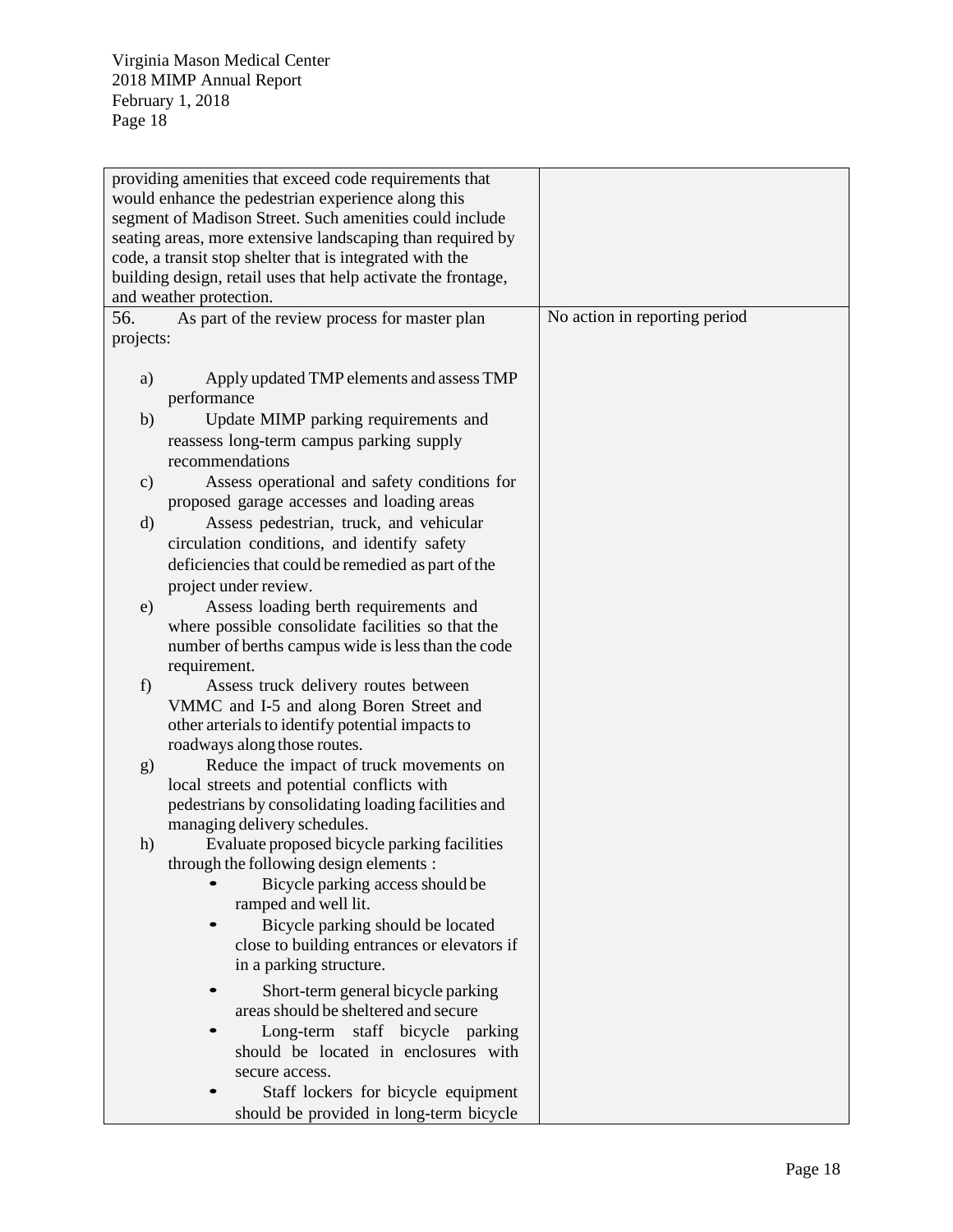| parking areas.                                                 |                                                                |
|----------------------------------------------------------------|----------------------------------------------------------------|
|                                                                |                                                                |
| Bicycle racks should be designed to                            |                                                                |
| allow a U-lock to secure the frame and                         |                                                                |
| wheels to the rack.                                            |                                                                |
| Bicycle parking should be separated                            |                                                                |
| from motor vehicle parking.                                    |                                                                |
| Shower facilities and locker rooms                             |                                                                |
| should be close to the bicycle parking area.                   |                                                                |
| 57.<br>As part of the project level environmental review,      | No action in reporting period.                                 |
| evaluate the potential for increased vehicular traffic and, if |                                                                |
|                                                                | The proposed Bus Rapid Transit "G" line                        |
| warranted by anticipated project impacts, implement the        | development is proposed to address all of                      |
| following roadway improvements to mitigate impacts.            |                                                                |
|                                                                | the proposed in-roadway improvements                           |
| On 9th Ave from Madison to University<br>a.                    | on 9 <sup>th</sup> avenue and at Spring Street/8 <sup>th</sup> |
| Streets:                                                       | Avenue. It may also relocate some transit                      |
| Add northbound and southbound                                  | stops on 9 <sup>th</sup> Avenue. Virginia Mason has            |
| left<br>Madison<br>turn pockets<br>at                          | been actively coordinating with SDOT's                         |
| Street/9th Ave within the existing                             | project managers on the development of                         |
| road width.                                                    | these transit improvements.                                    |
|                                                                |                                                                |
| Signalize the intersection of Spring                           |                                                                |
| Street/9th<br>Avenue<br>and<br>add<br>a                        |                                                                |
| southbound left tum pocket and                                 |                                                                |
| northbound right tum pocket on 9th                             |                                                                |
| Avenue. As part of the redesign of                             |                                                                |
| the intersection to add the turn                               |                                                                |
| pockets, work with King County                                 |                                                                |
| Metro to evaluate the relocation of                            |                                                                |
| the existing transit stop to optimize                          |                                                                |
| commuter use and connections and                               |                                                                |
| avoid conflicts with access<br>to                              |                                                                |
| Virginia Mason facilities. Maintain                            |                                                                |
| pedestrian<br>safety by<br>including                           |                                                                |
|                                                                |                                                                |
| pedestrian crossing beacons<br>and                             |                                                                |
| controls and curb bulbs on Spring                              |                                                                |
| Street and on 9th Avenue if there is                           |                                                                |
| width.<br>Add<br>adequate<br>road                              |                                                                |
| northbound and southbound left tum                             |                                                                |
| pockets at Seneca Street/ 9th Ave                              |                                                                |
| within the existing road width.                                |                                                                |
| Improve sidewalks and roadway                                  |                                                                |
| crossings to<br>enhance pedestrian                             |                                                                |
| safety<br>part<br>of<br>frontage<br>as                         |                                                                |
| improvements when the 9th Avenue                               |                                                                |
| Garage and Buck Pavilion sites are                             |                                                                |
|                                                                |                                                                |
| redeveloped.                                                   |                                                                |
| On Seneca Street:<br>$\mathbf{b}$ .                            |                                                                |
| Signalize the intersection of Seneca                           |                                                                |
| Street/ Terry Ave when the hospital                            |                                                                |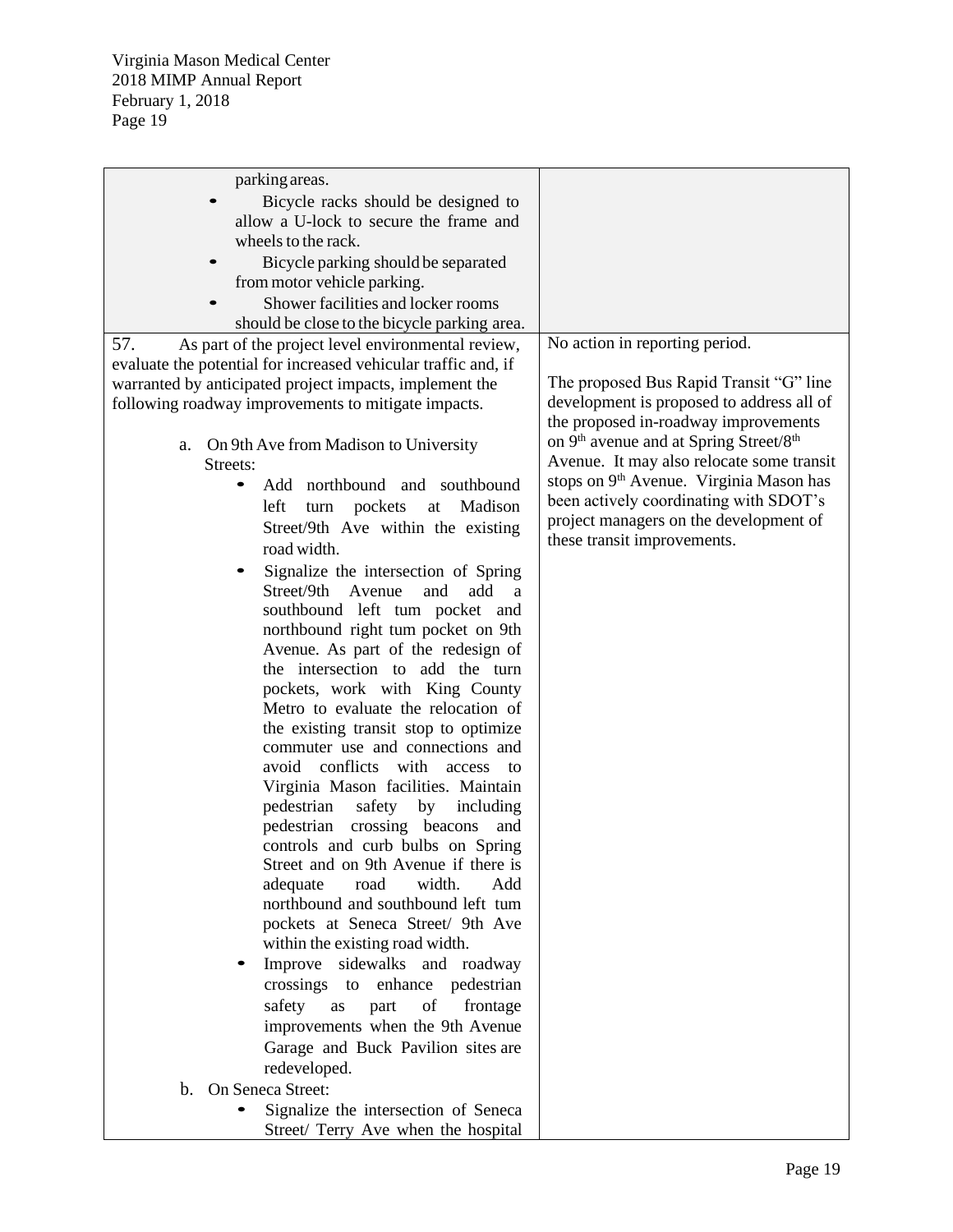| core is redeveloped and the south leg                         |                                            |
|---------------------------------------------------------------|--------------------------------------------|
| of the intersection is constructed as a                       |                                            |
| garage access.                                                |                                            |
| Remove<br>the<br>Lindeman<br>Garage                           |                                            |
| <b>Street</b><br>Seneca<br>and<br>access<br>on                |                                            |
|                                                               |                                            |
| provide a new access on 9th Avenue                            |                                            |
| when the Lindeman Pavilion is                                 |                                            |
| expanded.                                                     |                                            |
|                                                               |                                            |
| c. At Spring Street/ 8th Ave, provide a                       |                                            |
| northbound right turn lane within the                         |                                            |
| existing road width or shift the stop control to              |                                            |
|                                                               |                                            |
| the northbound/southbound movements.                          |                                            |
| Public Services - Police                                      | No action in reporting period.             |
| 58.<br>Include permanent site design features to help         |                                            |
| reduce criminal activity and calls for service, including:    |                                            |
| orienting buildings towards sidewalks, streets and/or public  |                                            |
| open spaces; providing convenient public connections          |                                            |
|                                                               |                                            |
| between buildings onsite and to the surrounding area; and     |                                            |
| providing adequate lighting and visibility onsite, including  |                                            |
| pedestrian lighting.                                          |                                            |
| 59.<br>Apply Crime Prevention through Environmental           | No action in reporting period              |
| Design (CPTED) principles to the development of its open      |                                            |
| space and public amenities to enhance the safety and          |                                            |
|                                                               |                                            |
| security of the areas.                                        |                                            |
| Public Services - Water/Sewer/Storm water                     | No action in reporting period              |
| 60.<br>Evaluate the impact of development on the sewer        |                                            |
| infrastructure from the development site to where SPU's       |                                            |
| collection system connects to King County interceptors        |                                            |
| (approximately 4,500 LF downstream).                          |                                            |
|                                                               |                                            |
| 61.<br>Consider the installation of low impact                | No action in reporting period              |
| development measures such as bioretention cells or            |                                            |
| bioretention planters to reduce the demand on storm water     |                                            |
| infrastructure.                                               |                                            |
| 62<br>Continue implementation of EnviroMason                  | No changes in reporting period             |
|                                                               |                                            |
| measures and other measures to reduce the demand on           |                                            |
| water and sewer.                                              |                                            |
| 63.<br>Implement the VMMC's Goal and Objective - To           | Virginia Mason continues to strive to      |
| build facilities that are resource-efficient - Participate in | recycle as many of our waste streams as    |
| the Seattle 2030 District challenge. Public Services - Solid  | feasible, in conjunction with the          |
| Waste Continue implementation of EnviroMason measures,        | requirements of the diverse waste haulers. |
|                                                               |                                            |
| VMMC's environmental stewardship initiative, to include       | This has become more challenging           |
| waste reduction programs, such as recycling operating         | recently as our waste haulers are          |
| room plastics, food waste composting, hazardous waste         | increasing their compliance requirements   |
| recycling, and general office recycling.                      | and have fewer options for resale due to   |
|                                                               | trade issues.                              |
| <b>Public Services -- Solid Waste</b>                         | No changes in reporting period             |
| 64.<br>Continue implementation of EnviroMason                 |                                            |
|                                                               |                                            |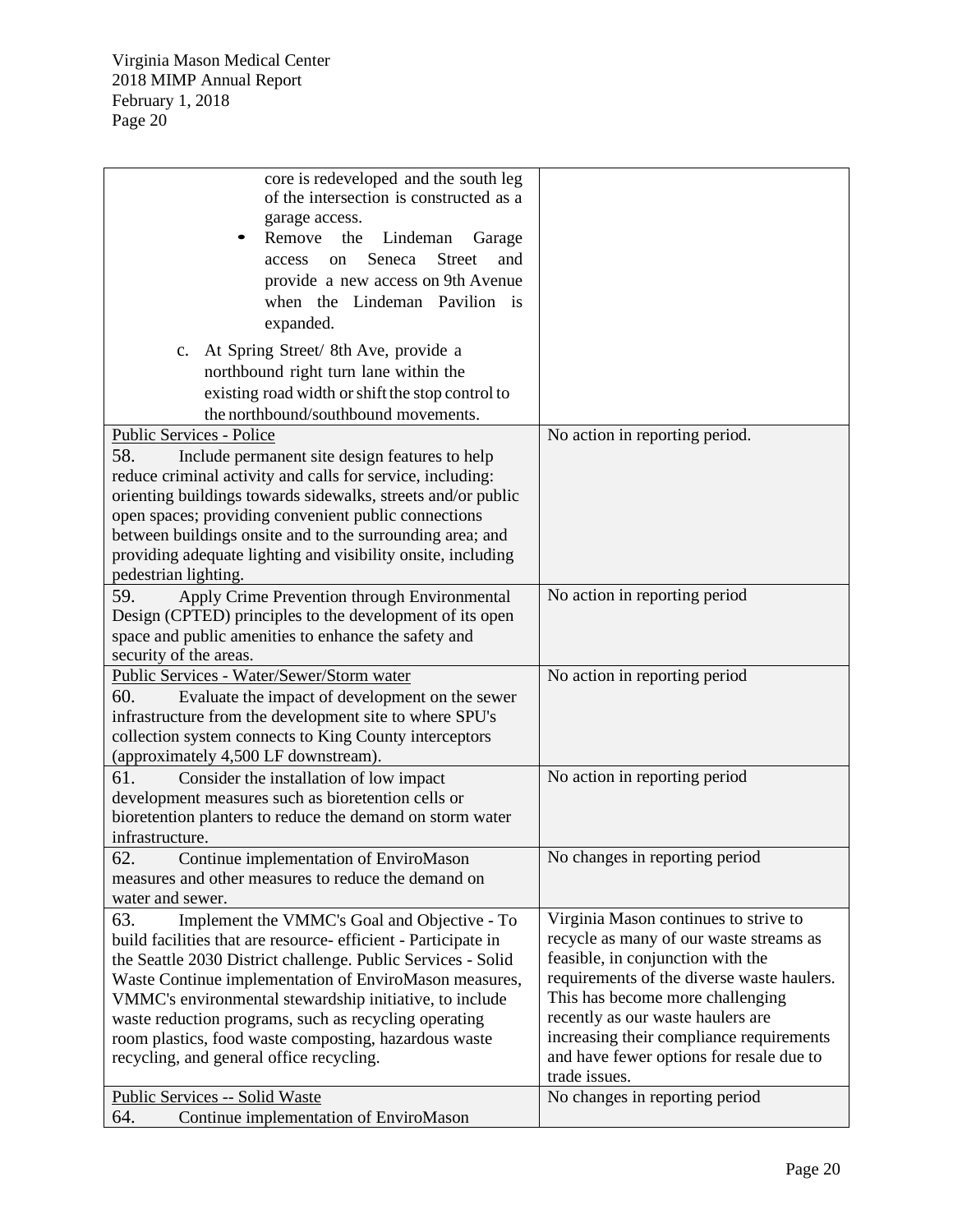| measures, VMMC's environmental stewardship initiative,    |  |
|-----------------------------------------------------------|--|
| to include waste reduction programs, such as recycling    |  |
| operating room plastics, food waste composting, hazardous |  |
| waste recycling, and general office recycling.            |  |

- C. Virginia Mason's SAC is currently several members short of its full complement. Filling these vacancies will likely be deferred until there are active projects for the SAC to advise upon, or when the SAC goes below the minimum number of active members.
- D. Virginia Mason hosted a Standing Advisory Committee meeting on November 13, 2018 at the First Hill Improvement Association Public Meeting to introduce the new SAC members to the group and to review the Master Plan in general. Virginia Mason issued a Request for Proposals from developers on October  $15<sup>th</sup>$ , 2018 to inquire as to their interest and ideas on how to develop the partial blocks currently occupied by the Cassel Crag, Blackford Hall and MRI buildings, and the parking lot at Terry and University Street for new ambulatory and mixed use buildings. Developer proposals were received on December  $6<sup>th</sup>$ . Virginia Mason has been evaluating the proposals since that time, and has interviewed the finalist teams. A decision to move forward with one of the proposals has not yet been made, but is anticipated to be made shortly. At the time Virginia Mason selects a developer and executes an agreement with one, a Standing Advisory Committee meeting will be held to present the development framework and solicit input. This proposal process and administrative SAC matters were discussed. No actions were taken by the SAC.
- E. Virginia Mason has been actively participating in promoting the Public Realm Action Plan (PRAP) adopted by SDOT for First Hill that describes improvements to several streets on First Hill that are within the Major Institution Overlay Boundary. The impacted streets are Terry Avenue, University and Terrace Street. Virginia Mason has been advocating with the First Hill community for developers to include PRAP recommendations into their proposed projects for First Hill, and has been successful at influencing the projects favorably towards the PRAP. Virginia Mason has participated as a member of the First Hill Improvement Association in the successful request from the Washington State Convention Center to spend some of their street and alley vacation mitigation funds on First Hill to improve Terry Avenue.
- F. Virginia Mason has also been actively engaged with SDOT and King County Metro in planning Bus Rapid Transit Line (BRT) improvements to Madison Avenue, at the south edge of the MIO. Virginia Mason has provided representation at a number of public meetings, and smaller focus group meetings to advance the development of the BRT line. Virginia Mason's previously-stated concerns about the currently proposed alignment blocking access to the Emergency Department from Madison Street are still in effect. Virginia Mason has been meeting with FHIA and the BRT consulting team discussing the potential for the First Hill BRT stops on Madison to shift from Center Access to Sidewalk access. This realignment would eliminate the need to block Terry Avenue's left turns, and would substantially reduce the cost of the BRT line and improve mobility on First Hill. Virginia Mason has also proposed eliminating "wired" streetcars in favor of buses that could be improved to all-electric as this technology becomes more robust, for added cost savings. Virginia Mason and FHIA are awaiting the Madison BRT team's response to this suggestion.
- G. The Major Institution Master Plan, Design Guidelines and Environmental Impact Statement are available on Virginia Mason's website at:<https://www.virginiamason.org/MIMP>

# III. **Major Institution Development Activity Initiated or Under Construction Within the MIO Boundary During the Reporting Period:**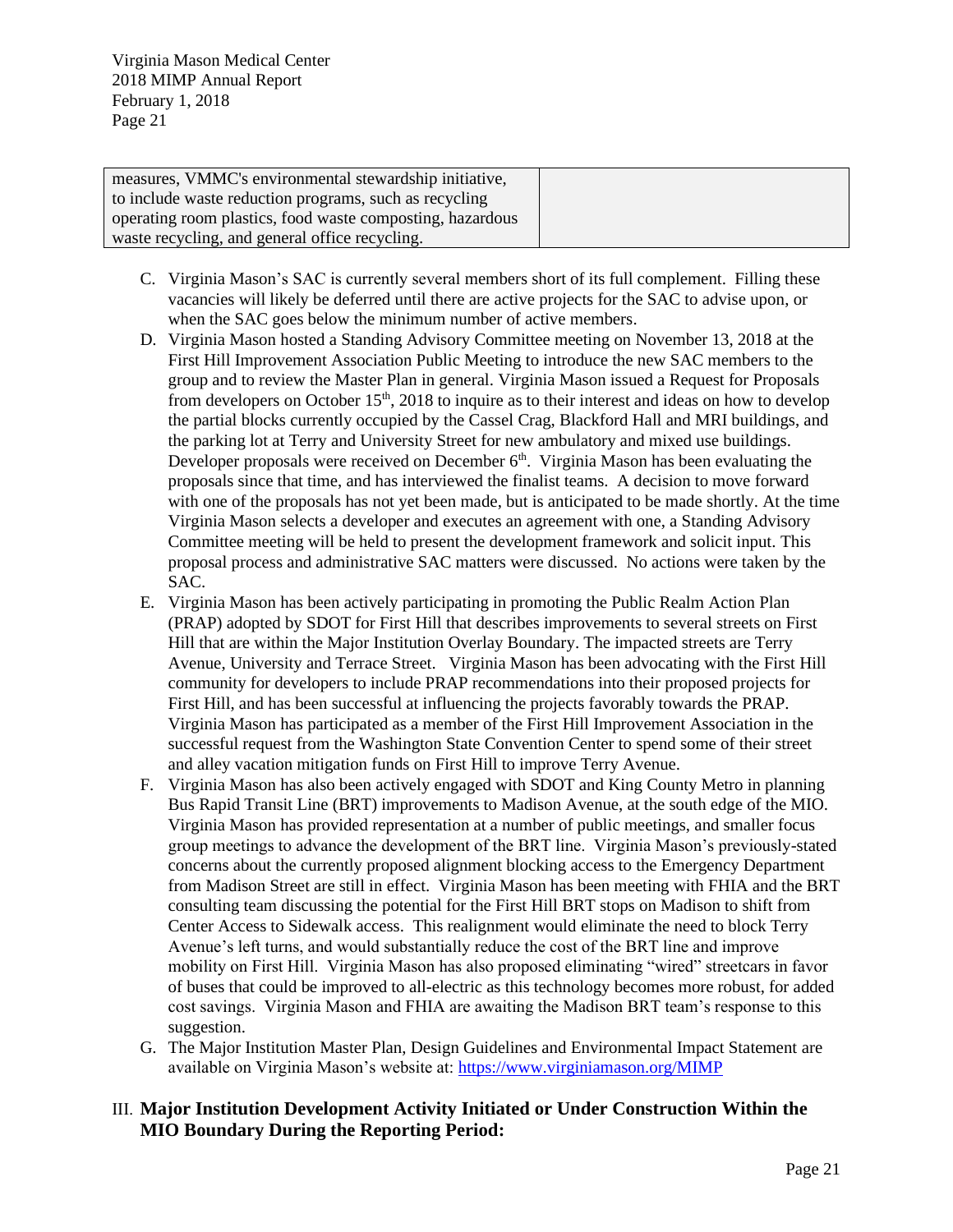- A. List & Describe Development Activity Initiated or Under Construction (Non-Leased Activity)
	- a. Numerous small tenant improvement projects have occurred within the existing buildings. They have not affected the aspects of the campus governed by the MIMP legislation.
- B. Major Institution Leasing Activity to Non-Major Institution Uses.
	- a. Virginia Mason has not leased additional space within its MIO to Non-Major Institution uses within the reporting period.

# IV. **Major Institution Development Activity Outside but within 2,500 Feet of the MIO District Boundary:**

- A. Leasing Activity During the Reporting Period
	- a. Virginia Mason currently does not lease any space outside, but within 2,500 feet of the MIO boundary, except for their lease holdings in Metropolitan Park West, 1100 Olive Way, Seattle, WA 98101 which is located within the Downtown Zone, and therefore exempt from MIMP-related adjacency concerns.
	- b. Virginia Mason has not leased additional space, or given up leased space within 2,500 feet of the MIO during the Reporting Period.
	- c. Some of Virginia Mason's leased off-site parking within 2,500 feet of the MIO has been changed or relocated. This offsite parking is allowed per 23.69.022 a.1, and is included in the Transportation Management Plan, per 23.69.022.a.5.
- B. Land and Building Acquisition During the Reporting Period
	- a. Virginia Mason has not acquired land or buildings within 2,500 feet of the MIO during the Reporting Period. Virginia Mason did sell a parcel they owned at 1111 Summit during the reporting period. This parcel was not in the Major Institution Overlay.
- A. Land and Building Acquisition during the Reporting Period: Please refer to item II D. above.

# V. **Progress made in achieving the Goals and Objectives contained in the Transportation Management Program towards the reduction of Single-Occupant Vehicle use by Institution Employees, staff and/or students:**

A. General Overview of progress in achieving the goals and objectives contained in the TMP:

The 2013 Master Plan established an SOV goal for Virginia Mason employees of 30% or lower. In 2017, this rate decreased from 32.5% to 26%, a substantial reduction in SOV use, and well under the 30% target. Many factors may have influenced this change in commute patterns, including increased transit capacity. Virginia Mason has been actively lobbying at the local and state level for expanded Transit coverage to improve capacity. Virginia Mason only performs the TMP study every two years, and will not have updated information until 2019.

Virginia Mason is continuing to offer annual bus, van or light rail passes through ORCA for single and double zones for an annual fee of \$50.00. Virginia Mason also offers 75% paid by Virginia Mason subsidized ferry passes for walk-ons through Wage Works and preloaded ORCA passes. Virginia Mason also encourages staff to carpool via Rideshare Online.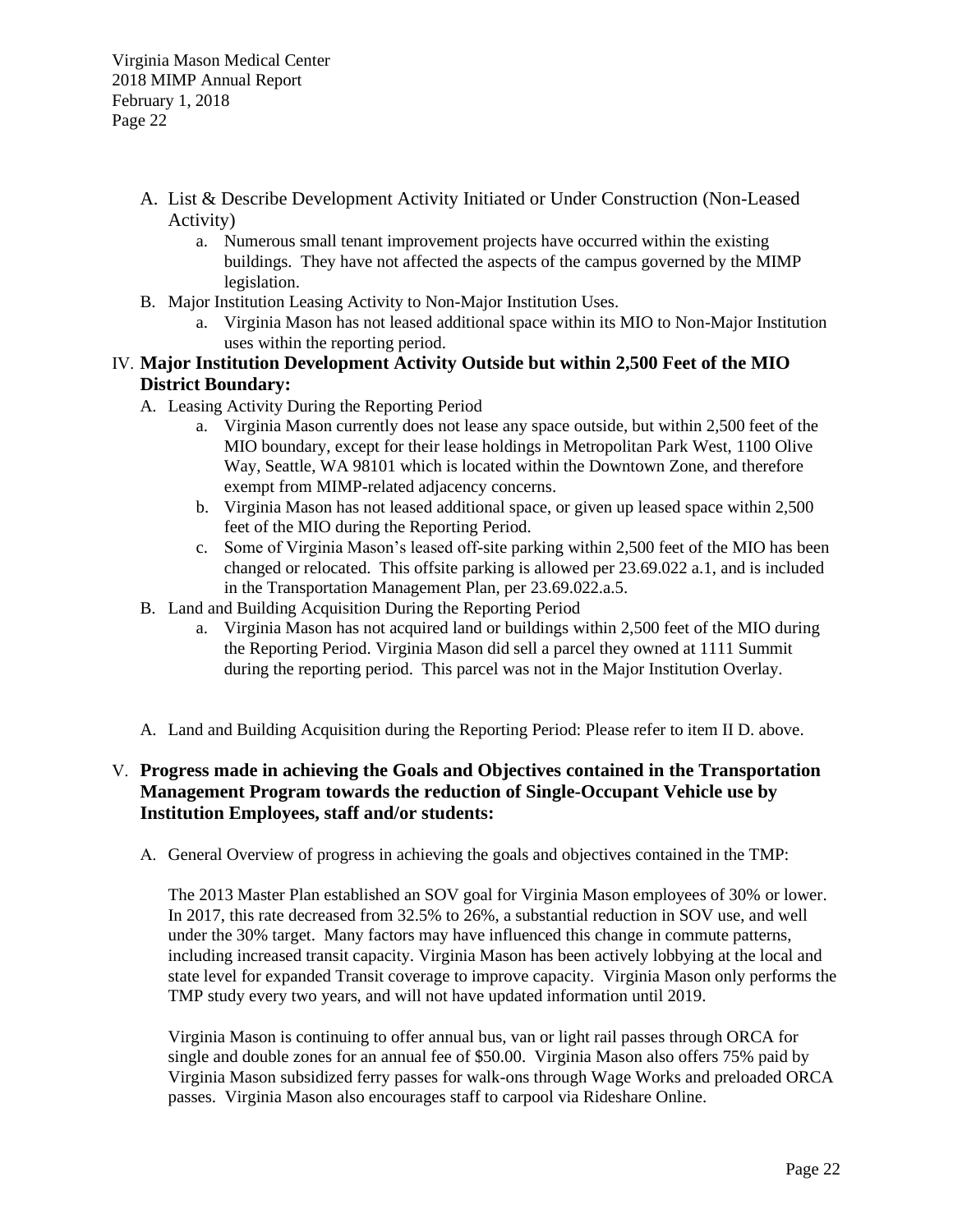Virginia Mason also offers a Commuter Parking Flexible Spending Account to provide pre-tax savings for out of pocket parking expenses incurred when commuting to and from work. Limited parking passes currently average approximately \$275/month, and vary by location.

Virginia Mason offers a Guaranteed Ride Home for staff.

Virginia Mason also provides secure bike storage and shower facilities at our Seattle Main campus and at our offices in Metropolitan Park West.

Various non-SOV commute options are detailed in the Master Plan and are promoted to all new employees through Virginia Mason's green commuting program under the Enviromason program, and updates are offered regularly via on-site transportation fairs and other promotional events. Options include Bike, Bus, Carpool, Ferry, Light Rail, Motorcycle, Train, Vanpool, Walking, Heavily Subsidized ORCA Cards and Corporate Smart Cars for work-related travel.

Thank you,

Betsy Braun

#### **Elizabeth "Betsy" Braun**

Director, Planning & Real Estate



Design, Construction & Properties Management Virginia Mason 1202 Terry Ave., rm. 309, R3-DCPM Seattle, WA 98101-2756 (206) 341-0941 phone (206) 679-5696 mobile Betsy.Braun@Virginiamason.org VirginiaMason.org